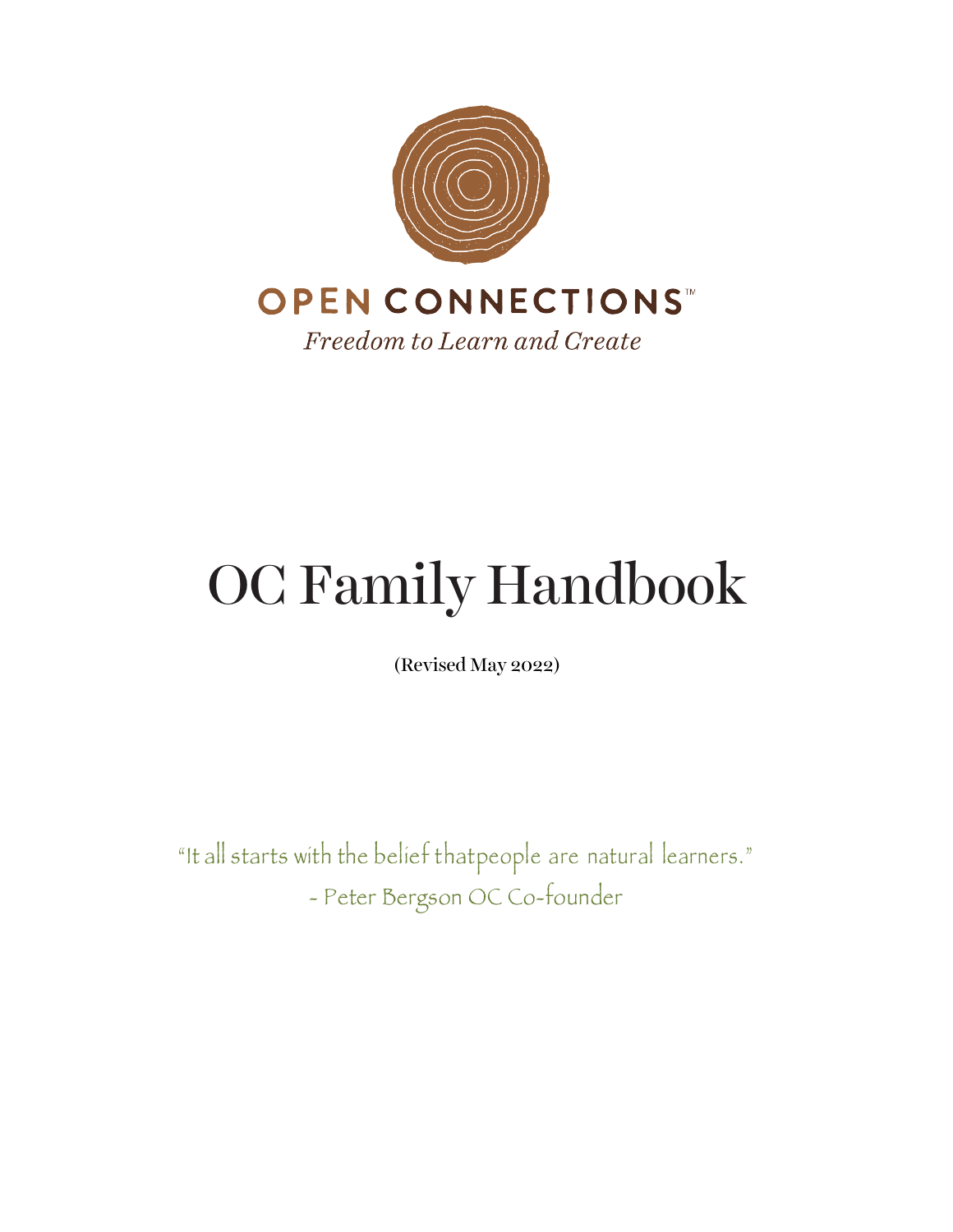"When you figure things out for yourself, you learn you can figure things out, and that far outweighs any bit of information you might absorb about the content itself."

- Peter Bergson, OC Co-founder

Copyright 2022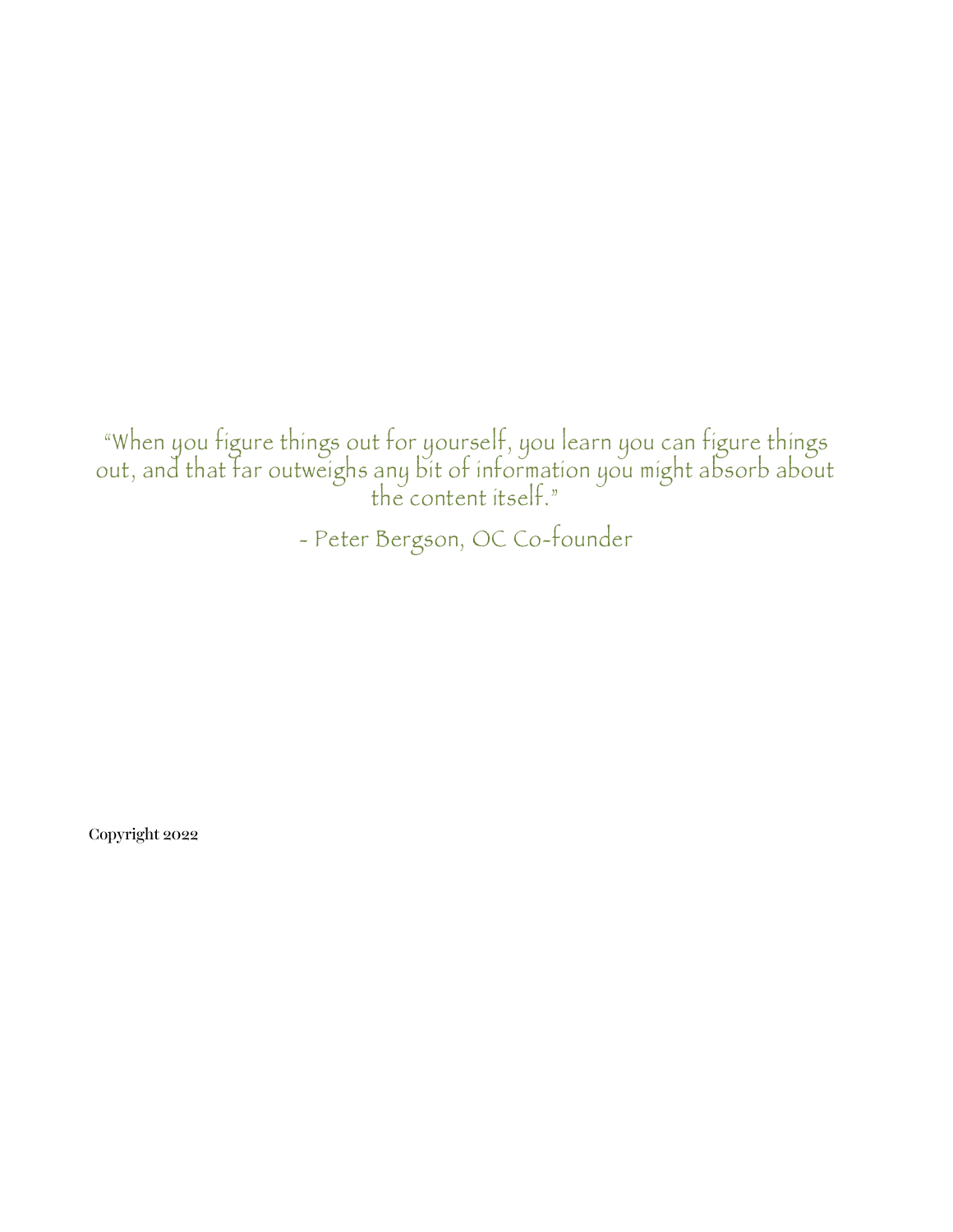# Table of Contents

| PA Home Education Law Support 3       |
|---------------------------------------|
|                                       |
|                                       |
|                                       |
|                                       |
| YOUR COMMITMENT TO OPEN CONNECTIONS 4 |
|                                       |
|                                       |
|                                       |
|                                       |
|                                       |
|                                       |
|                                       |
|                                       |
|                                       |
|                                       |
|                                       |
|                                       |
|                                       |
|                                       |
|                                       |
|                                       |
|                                       |
|                                       |
|                                       |
|                                       |
|                                       |
|                                       |
|                                       |
|                                       |
|                                       |
|                                       |
|                                       |
|                                       |
|                                       |

| Changing Enrollment Mid-year  13         |  |
|------------------------------------------|--|
|                                          |  |
|                                          |  |
|                                          |  |
| <b>HEALTH AND SAFETY INFORMATION  15</b> |  |
| Alcohol, Nicotine, and other Drugs  15   |  |
|                                          |  |
| Child Abuse Mandated Reporting  15       |  |
|                                          |  |
|                                          |  |
| Food/Food Allergies/Food Sharing 15      |  |
|                                          |  |
| Illness/Injury/Communicable Diseases 16  |  |
|                                          |  |
|                                          |  |
|                                          |  |

"A person's a person no matter<br>how small." - Horton the Elephant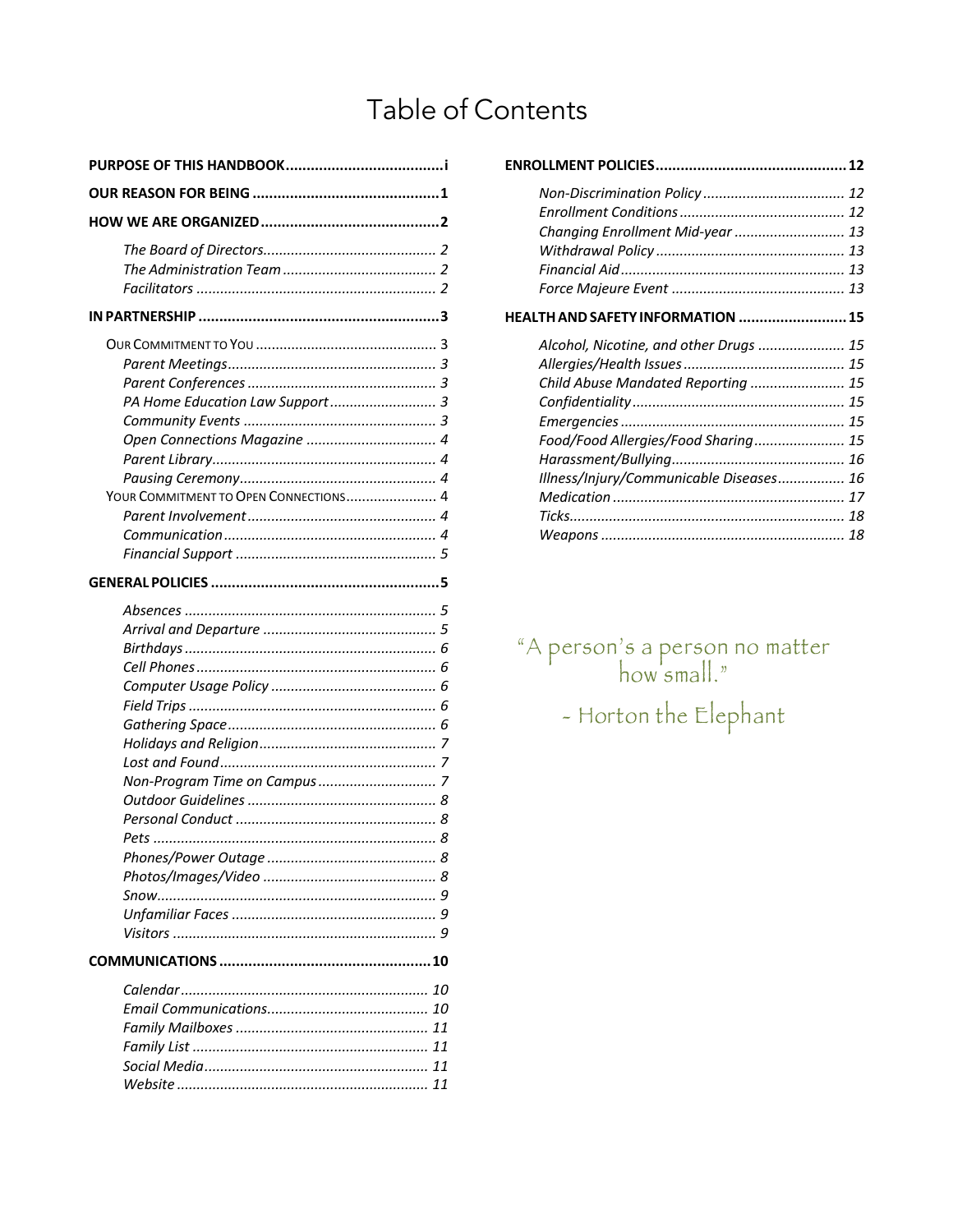# PURPOSE OF THIS HANDBOOK

This handbook was developed to answer many of the commonly asked questions that parents and youth myhave during the program year and to serve as a repository of OC's guidelines and policies. Because the handbook contains information about youth and parent guidelines and responsibilities, parents and youth are responsible for knowing its contents. Please take the time to become familiar with the following information and keep this Handbook available for your use. It can be a valuable reference during the yearand a means to avoid confusion and misunderstandings when questions arise.

OC reserves the right to interpret the content of this handbook, including the rules and regulations governing the conduct of youth and parents. This handbook is not a contract, nor is it intended to be soconstrued. OC reserves the right to modify and/or amend the content ofthis handbook at any time.

If you have any questions about the OC Family Handbook or any of its policies, please contact the OC Director, Rick Sleutaris.

"Few things help an individual more than to place responsibility upon him and let him know that you trust him."

- Booker T. Washington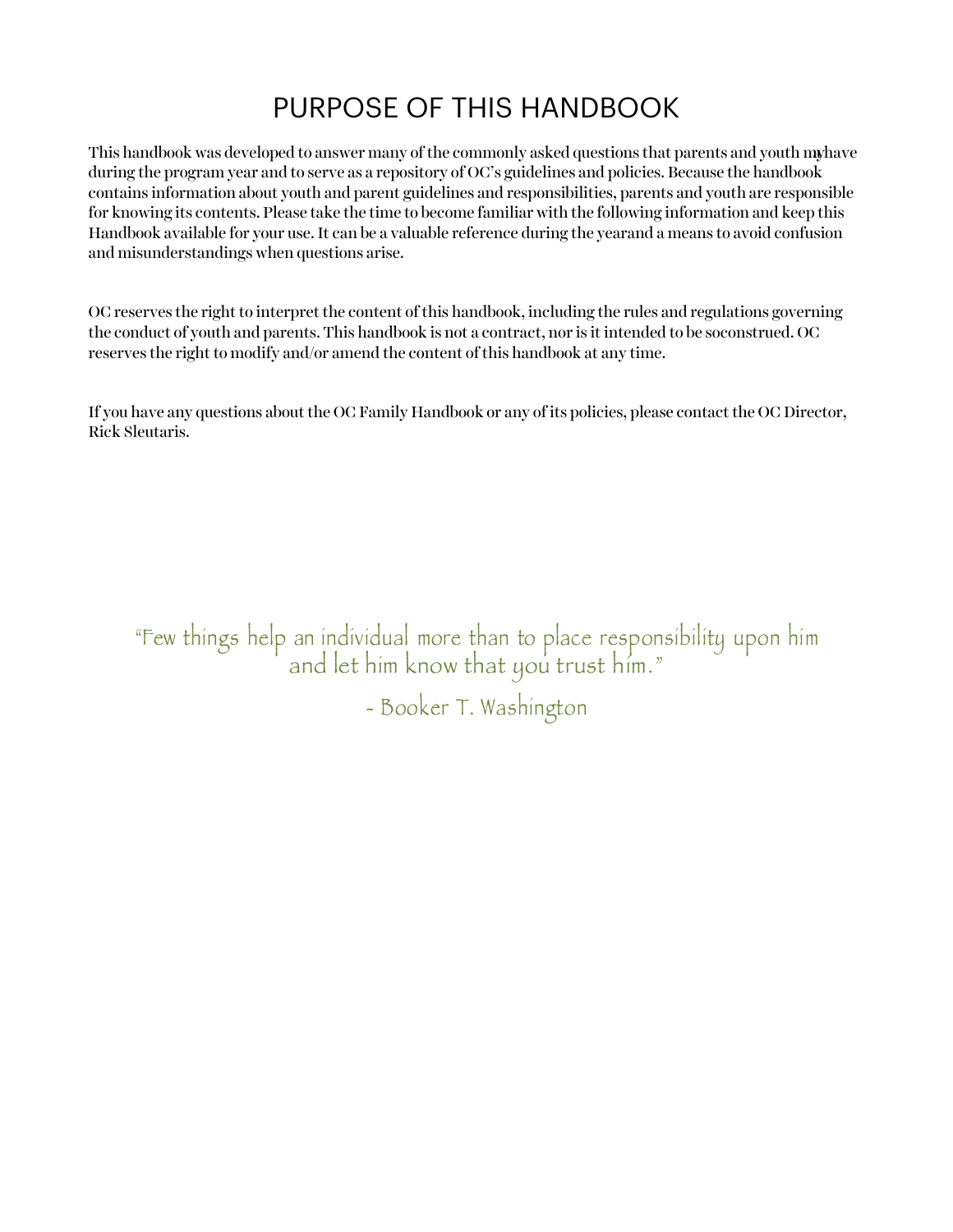# OUR REASON FOR BEING

Welcome to Open Connections! We have a VISION of a world where all young people develop the foundation for a self- directed life of purpose and fulfillment.

At Open Connections, it is our MISSION to help young people and adults develop the tools needed to create the life they want, full of purpose and fulfillment. We do this in two ways:

- by providing an Open Education environment (the Open Connections campus) which fosters the guiding principles of Respect, Freedom, Responsibility and Natural Learning; and
- by working with others who share our principles and values in order to tip the balance from the traditional model of compulsory instruction over to a more organic, learner-directed approach based on self- motivation and the creative process.

Open Connections focuses on three broad CORE SKILL SETS that we strive to instill and develop in each young person that will assist them in creating the life they want, full of purpose and fulfillment. These broad skills along with our idealized goal are:

- Intrapersonal Skills (I): Youth are knowledgeable and confident in who they are.
- Interpersonal Skills (WE): Youth are able to communicate their needs and wishes in a respectful and effective way.
- Impersonal Skills (IT): Youth are prepared to tackle life's challenges and opportunities using creative and critical thinking skills.

Our **VALUES** guide us in all aspects of the organization and we invite you to join us as, together, we foster a community on the basis of:

- Respect—for oneself, each other, and the environment;
- Freedom—to learn and create; and
- Responsibility—to oneself, each other, and the environment.

Please revisitthis section often and letit serve as a foundation for your youth's educational journey.We are all in this together. Let's assist one another and serve as examples of adults walking the path of a life lived intentionally with purpose and fulfillment.

Thank you for being a part of our community!

"Education is not filling a bucket, but lighting a fire." -William Butler Yeats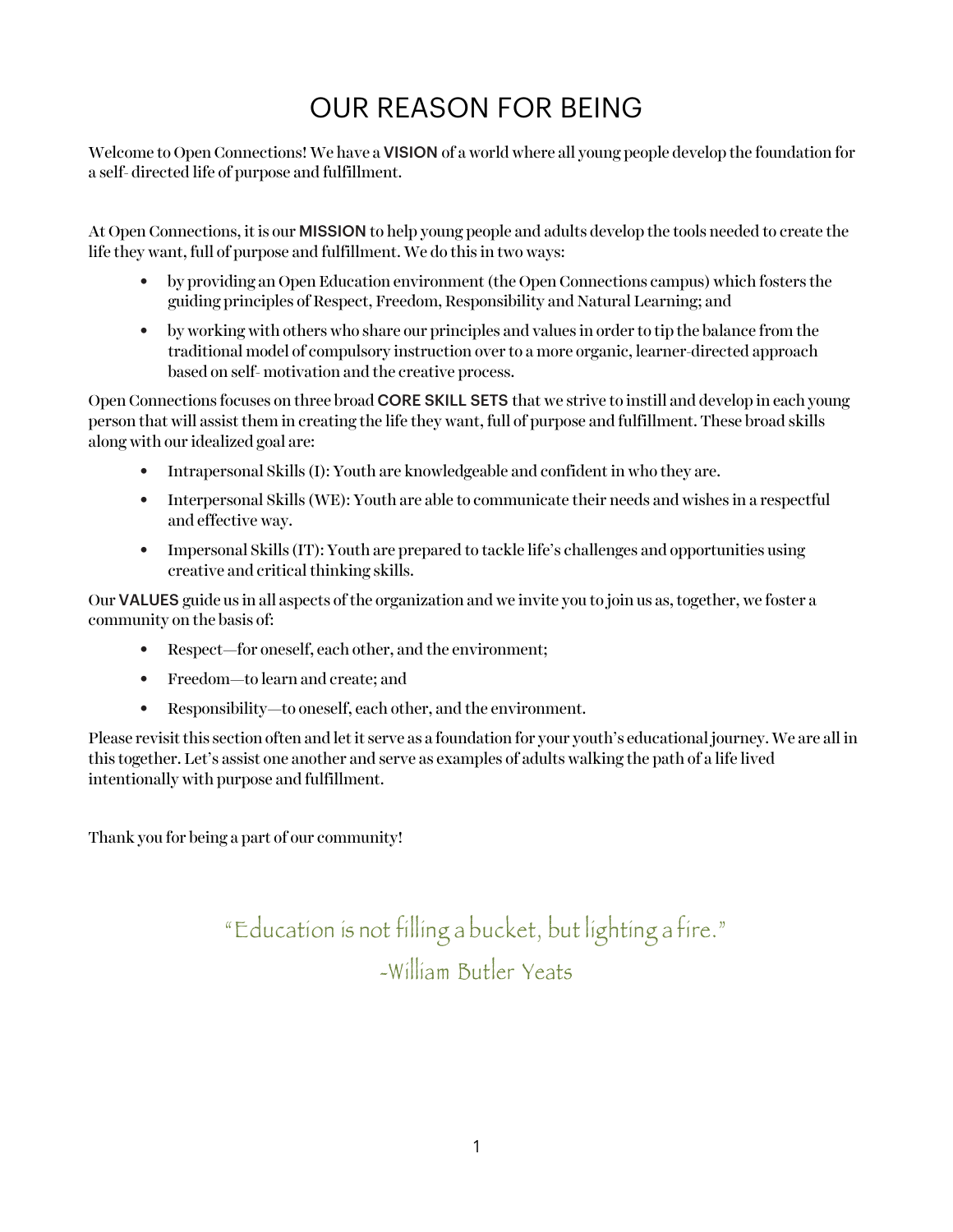# HOW WE ARE ORGANIZED

Open Connections is a 501 (c)(3) non-profit corporation. A nonprofit corporation has no owners and is formed to carry out a mission. The Board of Directors serve as stewards and are responsible for the governance ofthe organization.

# The Board of Directors

The Board of Directors are responsible for the long-term health and sustainability of Open Connections, oversight of our mission, and management of our financial affairs. Board members serve without pay. Our Board members are listed on the Open Connections website. Please read about them at: www.openconnections.org/ourboard.

Any parent or community member interested in Board service or committee participation is encouraged to approach any Board member. The Board has three standing committees: the Executive Committee, the Committee on Trustees, and the FinanceCommittee. Additional committees are convened on an as–needed basis.

# The Administration Team

The responsibility of running the organization and providing support to our Facilitators rests with our administrative team. Our team consists of Rick Sleutaris (Director), Sarah Becker (Assistant Director), Margaret Welsh (Administrative Guru), and Chris McNichol (Property Manager).

# Facilitators

The heart of our staff is our facilitators. They are vibrant, committed, life-long learners, naturally curious about the world around them. All staff members have been trained in the Open Connections philosophy and how to translate the philosophy into their programs. This process is on-going and there is always roomfor improvement. For that reason, all facilitators continue to receive additional training every summer and throughoutthe program year.

Each program has a designated Lead Facilitator who is responsible for the overall direction ofthe program as well as providing support and guidance to the parents and youth in that program.

> "What we want to see is the child in pursuit of the knowledge, not the knowledge in pursuit of the child." - George Bernard Shaw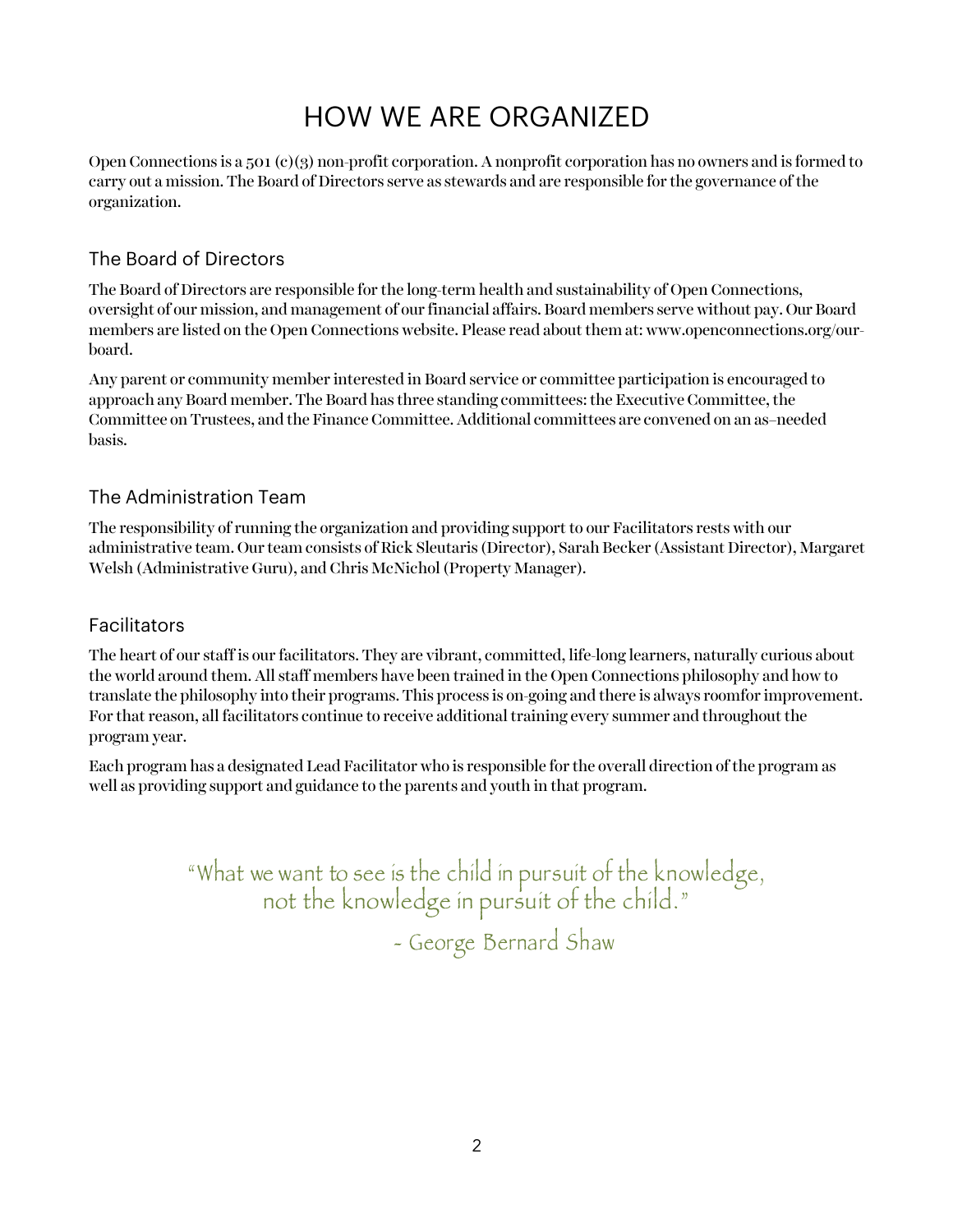# IN PARTNERSHIP

At Open Connections, we view our relationship with each family as a partnership. We recognize the uniqueness of each young person and family unit and we strive to work together, with the parents/guardiansand young person, to create and implement a vibrant, diverse and comprehensive educational and life experience. The success of your young person at Open Connections relies on the involvement of all three parties.

# Our Commitment to You

Choosing this educational path can be incredibly rewarding, fulfilling and exciting. And, we also recognize that it can feel overwhelming and a bit scary to travel through uncharted territory. We are here to ease your fears and help you feel supported through being a member of the OC community. In addition to our weekly programs, we provide support and build community through additional services and events.

# Parent Meetings

These gatherings are meant to be supportive of everyone's effort to be the best parents we can be: to learn from one another, to learn from outside resources, and to build a sense of community around shared values.

### Parent Conferences

Conferences with Facilitators take place in February. These offer parents a dedicated time to sit down with their youth's Facilitator. Youth in their teen years participate in these meetings/conferences with theirparent(s), as the youth are increasingly the drivers of their own education.

### PA Home Education Law Support

We are a resource for questions regarding compliance with the PA Home Education Law.

- Portfolio Evaluations: For families registered with their school district under the Home Education law, one of the requirements is an annual evaluation with a PA-certified teacher or licensed school or clinical psychologist. OC helps connect families with evaluators who are familiar with OC programs.
- Testing and Test Preparation: Open Connections offers a half-day "test prep" in March in order to familiarize both parents and youth with what to expect if they take their state-required 3rd, 5th, and 8th grade test(s) at OC, including a chance to practice and ask questions about both the process and the content of such tests. We have found these preparatory experiences to be incredibly helpful in reducing anxiety levels and in providing insight into which areas, if any, a family might wish to practice more on their own. We administer the tests in May in a relaxed manner that allows for young people to fulfill the state requirement in a comfortable setting. Note: There is a small fee associated with this service.

# Community Events

These events (ex. Dance, Movie Night, Open Mic Night, Film Fest) provide an opportunity to connect with other parents and form additional support networks. In addition, they are fun!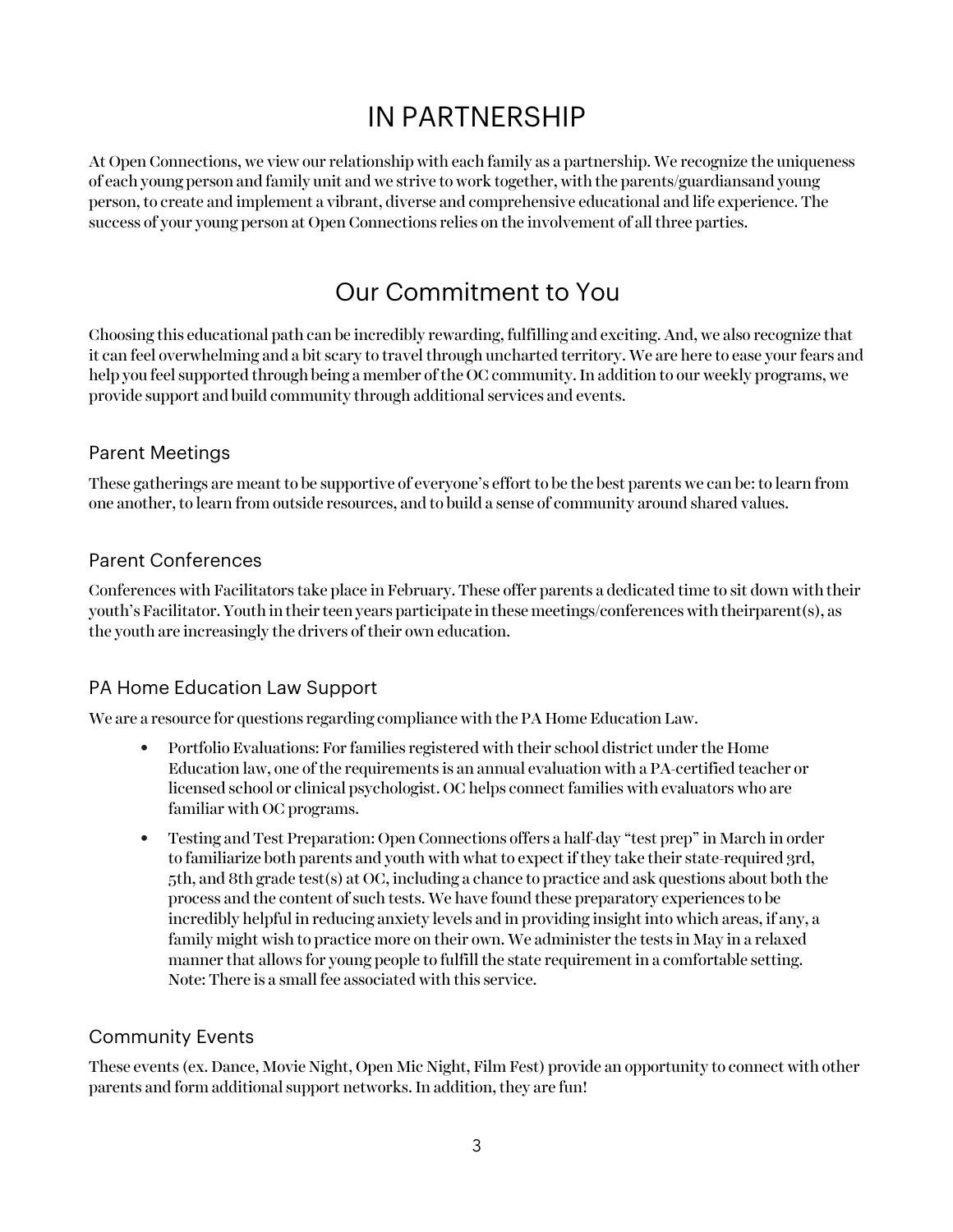# Open Connections Magazine

This quarterly publication highlights activities in our various programs, illuminates parts of the OC philosophy, and includes lots of photos of youth engaged in learning. The Magazine has been helpful to parents, grandparents, and family friends wanting a deeper understanding of what Open Connections is about and how a typical day looks.

# Parent Library

Our Parents' Library is located in the Gathering Space located in the Barn. We have numerous books, periodicals, and reprints for your edification and enjoyment. Please use the honor-based checkout system ifyou'd like to borrow a book, CD, DVD or magazine by signing it out on the clipboard in the library.

# Pausing Ceremony

It is our custom to gather together one last time before the summer to reflect on the past year and say our goodbyes. This is an event for the whole family and includes a brief ceremony, live performances by the young people, and an opportunity to showcase projects they have been a part of both in OC programs and at home.

# Your Commitment to Open Connections

For your young person to thrive, we need your help and involvement.

### Parent Involvement

We recognize that parents have varying levels of commitments and responsibilities and this plays a large role in the amount of time they have available to connect with the OC community. We also recognize that a successful, long-term OCexperience is directly related to a family's effortin connecting with the communityand developing a deep understanding of the OC philosophy. We encourage each parent/guardian to engage with us to the best of their ability.

- One of the best ways to engage is to join our Parent Connections Group. The primary goal of the Parents Connections Group is to create opportunities for families to connect with one another and deepen their relationships with one another. Parent Connections plans many group events throughout the program year. Our hope is that caregivers of OC youth can be connected to one another just as the youth are, through opportunities to learn and play together.
- Sign-up for a parent conference in the winter;
- Participate as a family in Community Events both OC organized and parent organized;
- Share resources with and ask questions of other families via the listserv: OC.Community@openconnections.org;
- If you are on Facebook, please join the private group for current OC families and staff. This is another way to share resources/opportunities/experiences that others might enjoy.

# Communication

At OC we work to create a pro-social, positive, and safe learning community. Emotional and physical safetyfor the youth is our top priority and our staff is trained to address any conflicts that may arise. We approach such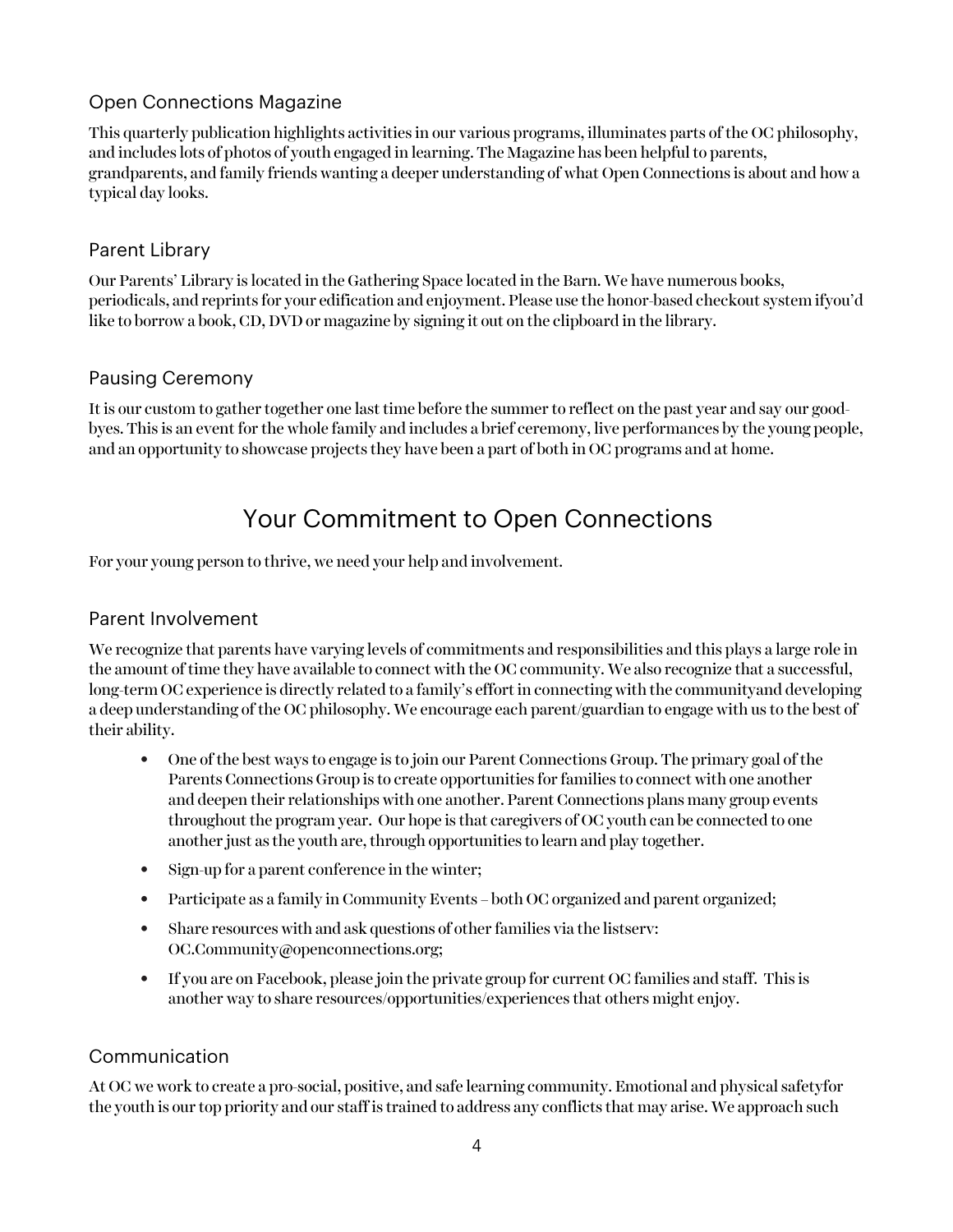instances in a non-judgmental way, with empathy and compassion. We work to create a win-win outcome, where all parties involved feel listened to, respected, and safe. If at any time you or your youth have a concern, or experience an unpleasant interaction, please alert the appropriate facilitator as soon as possible. Please alert the Director if it is a broader issue. We cannot stress enough the importance of openand honest communication in a timely fashion.

If you have a concern about the Director, please reach out to Jennifer Pohlhaus, our Board Chair, at Jennifer. Pohlhaus@openconnections.org

### Financial Support

#### *Annual Giving:*

Each family is asked to participate in Annual Giving with a donation of any amount. We depend on Annual Giving to bridge the gap between income from Program Fees and the needs of our operating budget. You may notice that you can make a donation directly on your registration form. When we are reaching out to larger donors and foundations it is beneficial to demonstrate strong support among the current community members. Help us keep this percentage high! No donation amount is too small.

#### *Sustainability Fund:*

Open Connections continues to build a fund that will ensure the long-term sustainability ofthe organization.This fund is primarily intended to support our financial aid program in perpetuity.

# "Curiosity is one of the most permanent and certain characteristics of a vigorous intellect."

- Samuel Johnson

# GENERAL POLICIES

### Absences

When a youth is going to be absent from OC due to illness or special plans, parents are asked to notify the office in advance or on the morning of the absence so that we know not to expect the youth. You may leave a message on our voicemail, 610-459-3366, or email the office, office@openconnections.org. This ensures that we know where the youth are at all times and it also helps the Facilitators plan their days.

# Arrival and Departure

Program Hours are from 9:00am to 2:30pm (or to 3:30pm for the Shaping Your Life Program). It is important for youth to arrive on time for their programs as many activities and critical group building time takes place at the beginning of the program day. If you will be arriving late or leaving early, please email or call the office.

When arriving or leaving campus:

• Families should inform OC by 8:45 am if their youth will not be attending.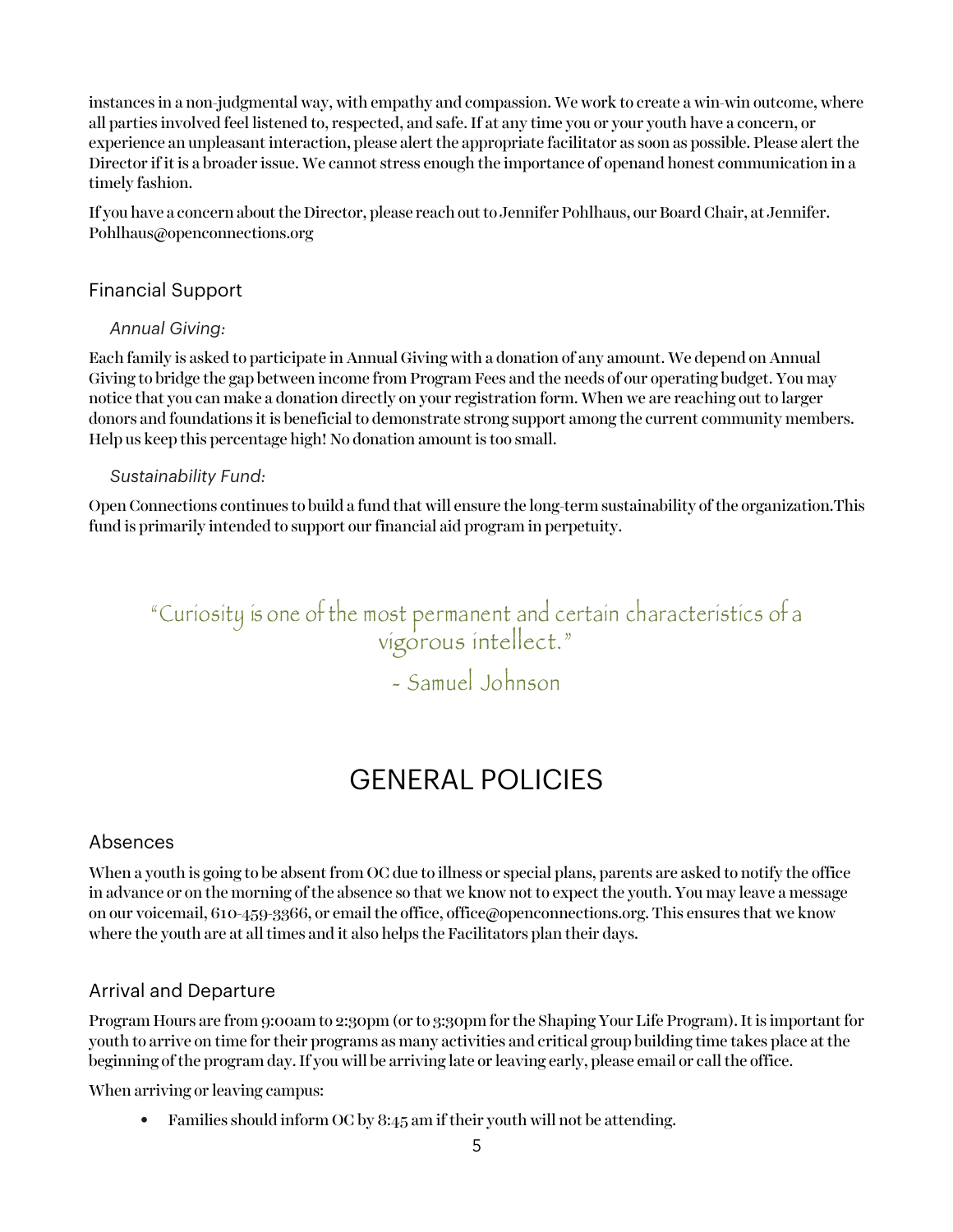- Be sure that your young people safely make it in the building before driving away.
- If your youth arrives significantly before 9:00 am, you are welcome to wait with them in the Gathering Space before they head to their designated program space at 9:00 am.
- Please wait outside or in the Gathering Space in the Barn if you arrive early for pick-up. The closing moments of programs are often important times not to be interrupted.
- If you would like to check in with your youth's Facilitator, we ask that you schedule a conference call rather than try to catch the staff at the end of the day. Scheduling time to chat outside of pick- up/drop off ensures that your youth's Facilitator will be able to give you his/her full attention.
- During program hours, Facilitators are responsible for your young people. If you will be more than 5 minutes late for pick-up, please call to let us know so that we can make sure your youth is cared for until you arrive.
- Let us know ahead of time if someone other than the usual driver (parent, grandparent, carpool, etc.) will be doing the pick-up. For the safety of your youth, we cannot release them to individuals unless a parent has authorized us to do so.

# Birthdays

Families wishing to acknowledge their youth's birthday while at OC are welcome to provide a healthy snack (watermelon, trail mix, banana muffins, etc.) for their youth's group. Please check in with the Lead Facilitator to see if there are food allergies in the group.

### Cell Phones

We have found youth, and adults, are most present when they do not have the distraction of handheld devices. Toward that end, our guideline is that young people should leave their handheld devices at home, or bring them and leave them powered off in their bag until their program has concluded. If you need to speak to your youth during program time, please call the office at 610-459-3366 and Margaret will have them paged.

### Computer Usage Policy

OCrecognizes that computers and devices are an important tool in today's world. We expect that computers and devices will be used in a responsible, ethical and legal manner in line with OC's educational mission.

# Field Trips

On occasion, certain groups will take a field trip to an off-site location. In these instances, parents will be alerted about the trip ahead of time and will be asked to sign a permission slip. Youth will be transported by Facilitators and everyone will, of course, be required to wear a seatbelt and (if applicable) be properly restrained in a car seat/booster as mandated by PA law. Please be sure to send your youth with their car seat/booster if applicable.

### Gathering Space

The Gathering Space in the Barn is a multi-purpose space and is the heart of the OC Campus. It is sometimes used for …

• Events: Most large community gatherings take place here.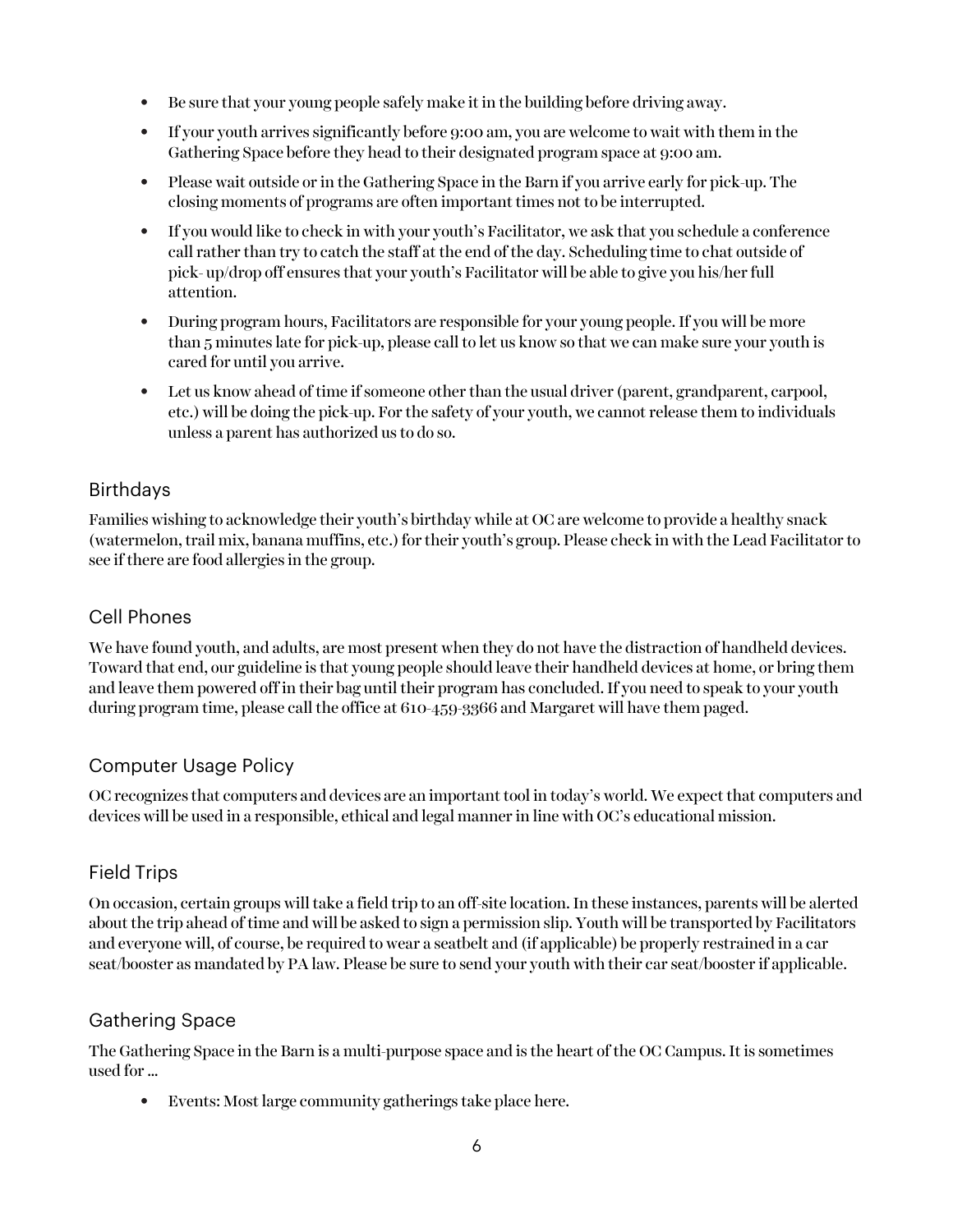- Connections: The space is available for OC families to relax just prior to and after programs, as well as during (while their youth are in program).
- Workspace: Adults are invited to bring your laptop and enjoy our free Wi-Fi. You can make yourself a cup of tea in the kitchen. There are also several conference rooms available if you have phone calls to make – ask in the Office for availability.

Thank you for cleaning up after yourself before you depart from these spaces. Please note that food should only be consumed at the tables near the kitchen, not on the tables by sofas because of severe food allergies in our community.

### Holidays and Religion

OC does not have any religious or cultural affiliation. We appreciate and respect the diversity of cultural and religious beliefs that comprise the OC family/community.

# Lost and Found

The Lost and Found is in the hall closet outside the Gathering Space in the Barn. Items that are particularly small, or of value, may be found in the Office. Any items left unclaimed by the last day of the program year are given to local charities.

# Non-Program Time on Campus

Post 2:15pm (or 3:30pm for Shaping Your Life), youth are to be facilitated (within earshot and eyesight) by their parent/caregiver, either outdoors on the Front Lawn (including the Gravel Yard) or in the Gathering Space. We want to encourage a sense of community, so please feel free to enjoy those areas after your youth's program day has concluded. Please be sure that your youth cleans up after themselves. Note: Beside and behind the Barn and Farmhouse, both ponds, the creek, and beyond the fence-line are off-limits during non-program hours. (See also Outdoor Guidelines)

#### *Community Day Guidelines:*

Community Days are offered occasionally throughout the year as optional opportunities to connect with each other. These days are coordinated by the OC Parent Connections Group. These days may be completely open or include activities planned and offered by parents. In an effort to clarify expectations around Community Days and to ensure a great experience for all we would like to share additional guidelines for Community Days. They are:

- Community Days provide for a large amount of freedom for the youth (more than at any other time). *Parents are responsible for their youth* and should stay within earshot/eyesight of their youth if they feel it is necessary. This is at the parent's discretion and not required.
- In the hope of balancing the freedom to explore the campus with the safety of the youth, we ask youth to stay within the following areas: the Front Lawn, the Gravel Yard, the Backyard (including the Sand Pit and Outdoor Environments), the Blacktop, the Soccer Field, the Gathering Space, and inside the fence lines. Please refrain from visiting the White Pines, the ponds, the Treehouse, behind the Woodshop, the old orchard, the meadow by Delchester Rd, or from venturing beyond the fence line.
- In order to know who is on campus and who is responsible for whom, parents/guardians must sign-in in the Gathering Space upon arrival.
- In addition to the sign-in sheet in the Gathering Space, there will also be information on the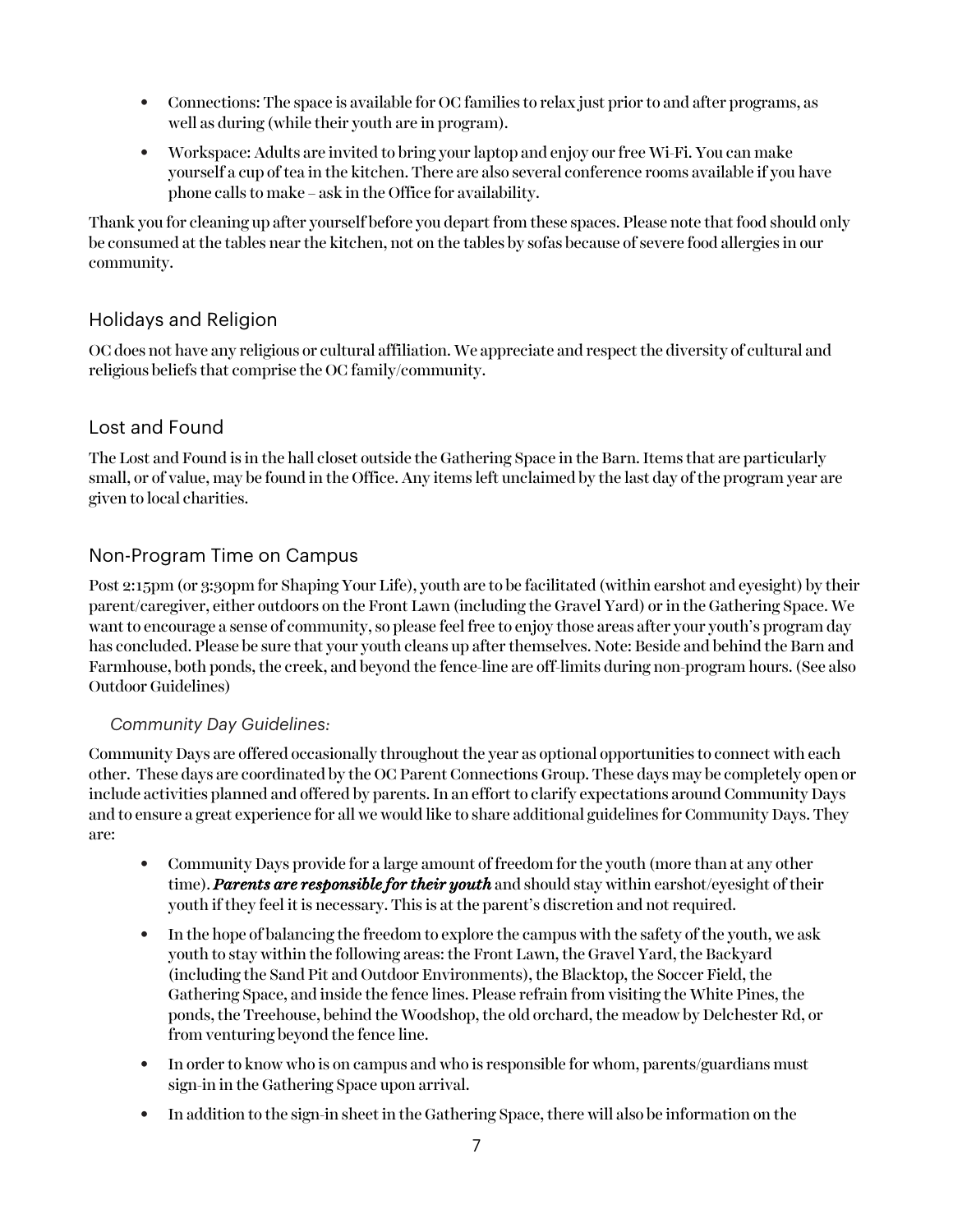parent in charge of the Community Day, events that are happening, and the parents who have agreed to help with the end of the day cleanup.

#### Outdoor Guidelines

The outdoors is one of OC's greatest assets. The natural environment is a source of learning materials and experiences for all ages. OC youth are expected to treat its plant and animal life with tenderness and respect.

Latched gates and fences restrict access to the ponds, creeks and property beyond the fence lines. During program time, young people may venture into these areas only when supervised by a Facilitator. NOTE: Both ponds and areas beyond the fence line are off limits without a facilitator present.

#### *Helmets:*

All youth are required to wear a helmet on campus when they are biking, skating, in-line skating, skateboarding, etc.

*See also "Non-Program Time on Campus"*

#### Personal Conduct

A positive and constructive relationship between OC, youth and family members is essential to OC's educational purpose and responsibilities. We expect that all members of our community – youth, staff, families, visitors – will behave in a pro-social and respectful way both on campus and during OC sponsored activities off campus.

#### Pets

#### *Your Pets*

We ask that you keep your pets (dogs, cats, etc.) at home. In the event that your pet travels with you to OC, please keep it leashed. Of course, if they need to "do their business" while at OC, please clean up after them.

#### *OC Pets*

In addition to enjoying the many wild critters and creatures on the OC property, we also have some animals that are OC pets. Please check in with Facilitators for guidance on care and interactions.

#### Phones/Power Outage

Periodically a strong thunderstorm will come through the area leaving OC without power, but still able to run programs. Without power we don't have our landlines. In case of an urgent matter, we can be reached at the following numbers: Margaret 717-507-5467 or Rick 267-275-1820. Please take a moment now to put the OC Main number, 610-459-3366, and these back-up numbers, into your phone.

#### Photos/Images/Video

Parents agree to allow their youth's name, photograph, voice, image, and information to be used by OC, and those acting with OC's permission, for use in OC's publications, promotional materials, website, and social media accounts, without compensation and without prior notice. Parents agree to allow their youth to be interviewed by the media on campus or at OC-related events. Parents also consent to the recording and distribution or live streaming of their youth's voice, image and video in instruction or presentations as may be deemed appropriate in OC's discretion. Parents release and hold OC harmless from any liability stemming from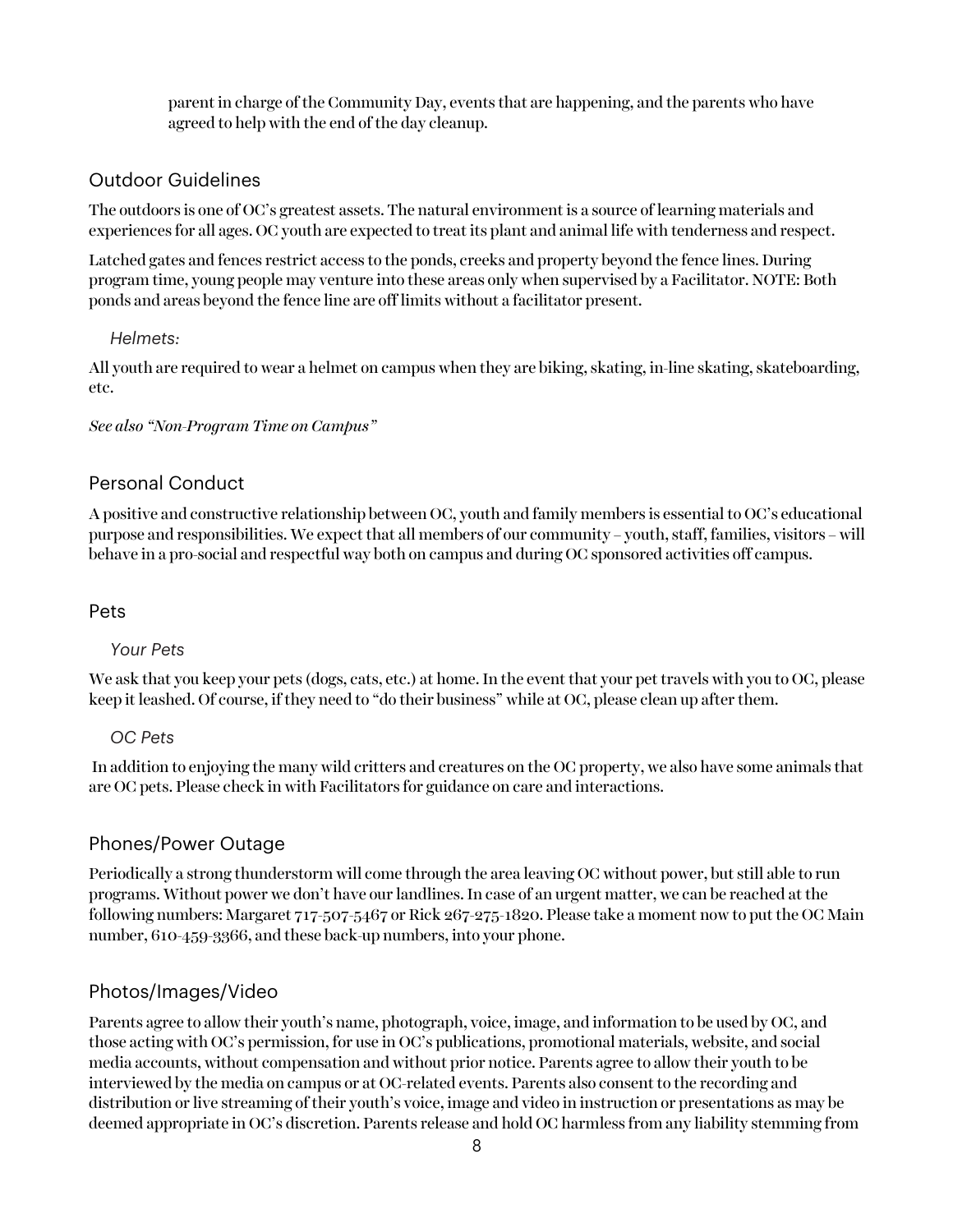the use of their youth's name, photograph, voice, video, image, or information.

If parents wish to revoke this permission, written notification must be submitted to the OC Director so that it is received no later than September 1, 2021, or the first day of attendance if enrolling after the beginning of the program year.

# Snow

OC families come to Edgmont from literally every direction of the compass and from widely varying distances. This means that you might have very different weather on a given day than we do here. Consequently:

- In the event of snow, or threat of snow, the decision to close or open late will be posted on the Open Connections website (www.openconnections.org) and on social media by 7:00 AM.
- If you decide not to come in on days that we are open, please call and leave a message to thateffect so that we know not to expect you.
- If it starts to snow during a program day and you want to pick your youth up early, by all means doso.If we have a surprise storm, we'll contact you or your emergency friend.
- We all know that if there's new snow on the ground, most young folks are going to want to be out in it, at least for a while. So please send your young ones in with appropriate clothing (including snow pants, boots, mittens/gloves and a hat.)

# Unfamiliar Faces

All members of the community are responsible for getting to know each other by sight and being vigilant in keeping an eye out for unfamiliar faces. Any community member who sees someone they do not recognize on campus during program hours should approach the person immediately. Unfamiliar people may be asked to identify themselves, requested to check-in at the office, or even asked, "May I help you?" If the unfamiliar person is indeed a visitor, this will be helpful. If the person is a community member, he/she should understand that we are checking for very good reasons.

# Visitors

OC has always been and will continue to seek to have a warm and welcoming community environment. We understand that it is critical that in the event of an emergency, everyone on campus must be safe. Therefore, we must know who is on campus at any given time. All visitors are required to check-in at the Office.

> "I am always ready to learn, but I do not always like to be taught." - Winston Churchill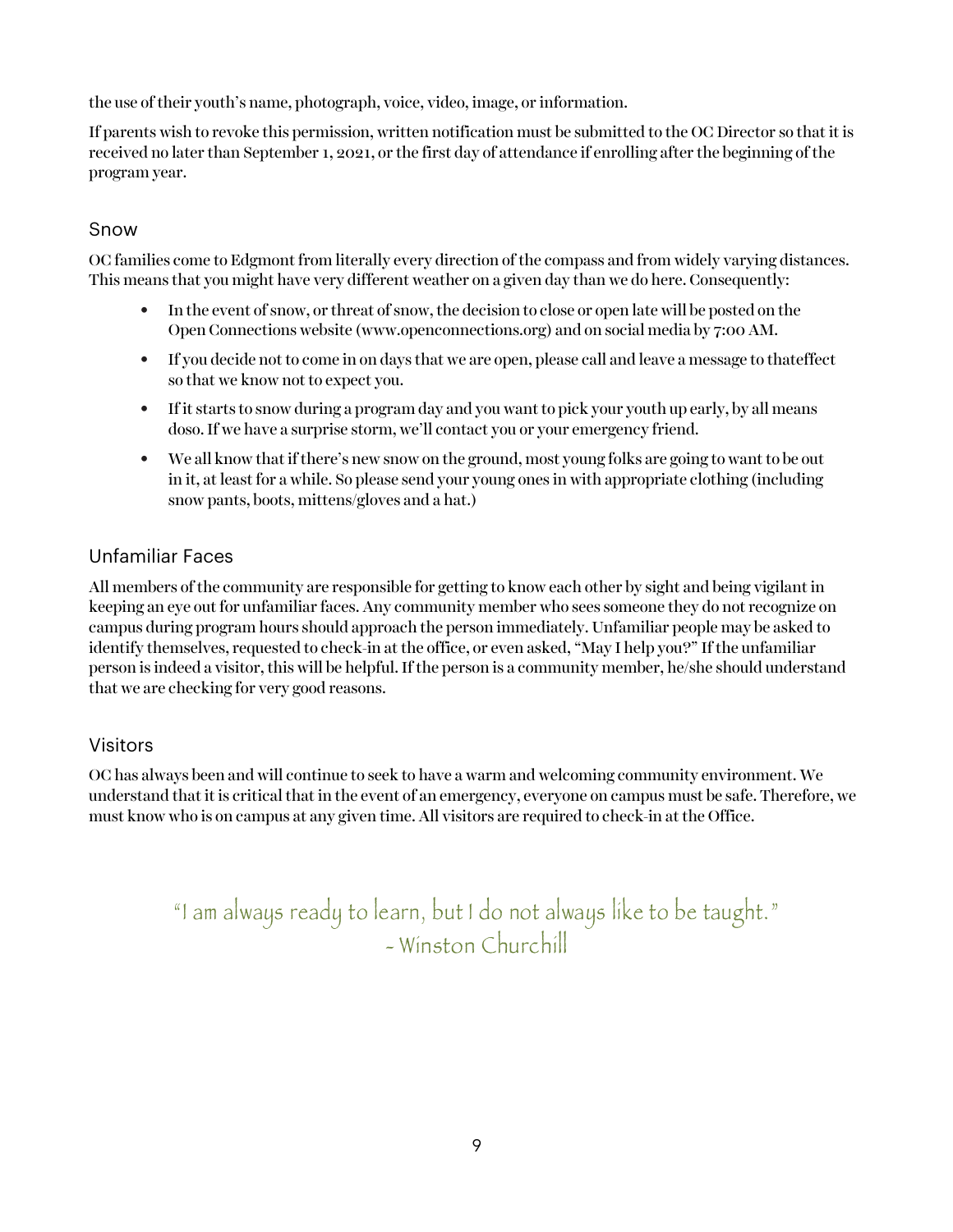# COMMUNICATIONS

Open Connections has an open-door policy. Please remember that open and honest communication is the key ingredient to a happy and fulfilling OC experience for all involved. If at any point you have a question, idea, concern, or wish, please share it with us. Remember, at any one time, we at OC are doing the best we can, AND we recognize that we are human and have room for continued growth and development.

#### Calendar

Our annual community calendar lists dates of all scheduled community events, holidays, meetings, and breaks. Additional events may be added and would be communicated through email. The calendar is available via our website or from the Office.

#### Email Communications

- From OC: We use Constant Contact for e-mail communication to groups of families or all families, as it is less likely to get caught in spam filters. If you are finding the emails caught in your spam or promotions folder, please reach out to Margaret in the Office for problem-solving assistance.
- Friday Notes: Each Friday, an email is sent to all families. Friday Notes are sent from the Office and are an effort to provide regular communication between OC and families about upcoming events.
- Emergency Communication: In case of an emergency that affects all programs during the program day, parents will be contacted using email, Facebook, and/or phone. It is absolutely essential that OC has up-to-date contact information, including work and cell phone numbers, for all parents and guardians.
- Listserv for Parents: There is a listserv for parents' use. The purpose of this group is to facilitate discussion among the OC parents, especially those who may not see each other much, and to make it easier for parents to pass along tips about upcoming events, resources, etc. The kinds of things that are appropriate for posting to the listserv are: announcements of general interest to the community, requests for professional services (such as help finding a new doctor), calls for help ("a pet sitter is needed..."), or a class offering that might be of interest to other families. To send an email to OC parents and staff simply type oc.community@openconnections.org in the "To" line of your message. If you answer a listserv message by hitting "Reply", it will go to the author of the original message unless you change the "To" field to oc.community@openconnections.org or hit "Reply all." Each message from this group will have [oc.community] at the beginning of the subject line. If you prefer not to be on the listserv, please unsubscribe yourself by going to the address at the bottom of each message. If you have any questions about the listserv, please contact Margaret in the office. OC reserves the right to remove comments from the listserv at its discretion.
- Program-Specific email groups: There is a group email for each OC Program. The primary purpose of these groups is to facilitate communication between facilitators and the families about information specific to a particular program. Note: For the Group IV and Shaping Your Life programs there are also email groups for the facilitators and youth in these programs since we promote teens taking increasing responsibility for their program activities.
- Staff E-mails: All staff members at OC have an @openconnections.org email account using our respective first names and last names separated by a period - ex: Margaret.welsh@openconnections.org. Email communication should be used for brief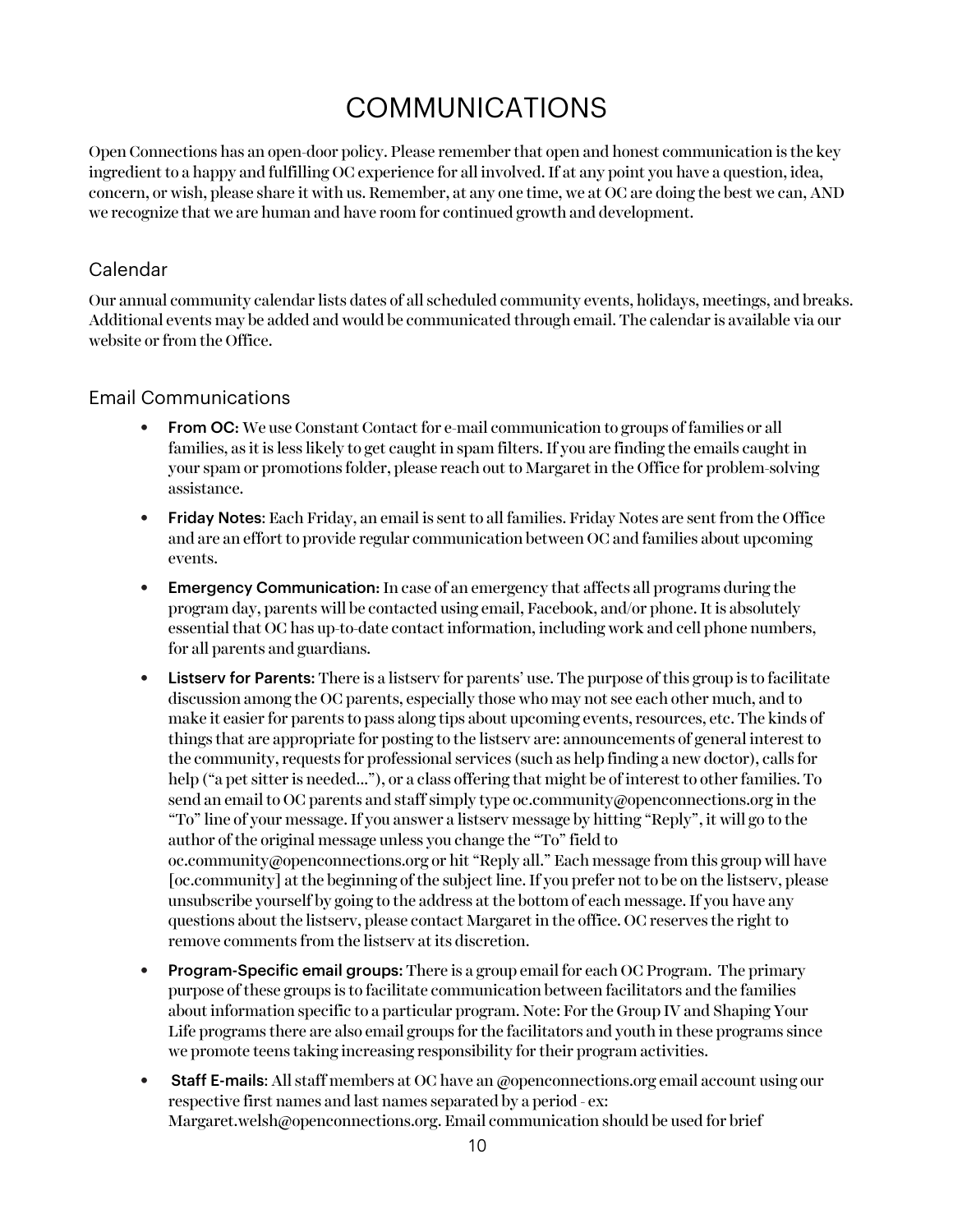exchanges of information.Questions about program happenings, challenges a young person is experiencing, etc. are besthandled through face-to-face communication thatis open, honest and direct and through whichthe nuances of body language, requests for clarification, etc., can be taken into account.

### Family Mailboxes

Each family has a mailbox in the Gathering Space in the Barn. Please make sure to check your mailbox (or ask your youth to check it!) on a regular basis.

# Family List

We publish a list of current family contact information. The information contained in the directory is to be used for OC-related communication only. The Family List can be accessed through the Family Area of the Open Connections website. Please let Margaret know if there are changes to your information.

# Social Media

- Facebook: Make sure to "Like" us on Facebook: "Open Connections" (education) so that youcan enjoy viewing the pictures we post. This is a great way to stay up-to-date on the various happenings in between Program Updates and OC Magazine issues.
- The OC Parent Connections Facebook Group is an extension of the Parent Connections group, facilitating connections between current families.
- **•** Instagram: Make sure to "Follow" us on Instagram "openconnections" so that you can enjoy viewing the pictures we post. This is a great way to stay up-to-date on the various happenings in between Program Updates and OC Magazine issues.

# Website

Our website is www.openconnections.org which contains information about our programs, alumni, special events, our philosophy, our Blog, and much, much more. Also on the website is a password protected "Family Log In" area where you can find the OC Family List, Parent Handbook, calendar for the year, access to Program Specific (private) websites, an interactive map of where families live, and more! We all use the same username and password which changes each summer. Look for an email at the beginning of the Program Year with the new information or reach out to Margaret in the Office. Please let us know if you ever find an error on the site or if you have suggestions for content. Please refer families who may be interested in OC to our web site for in-depth information.

> "Education is a social process. Education is growth. Education is not a preparation for life; education is life itself." - John Dewey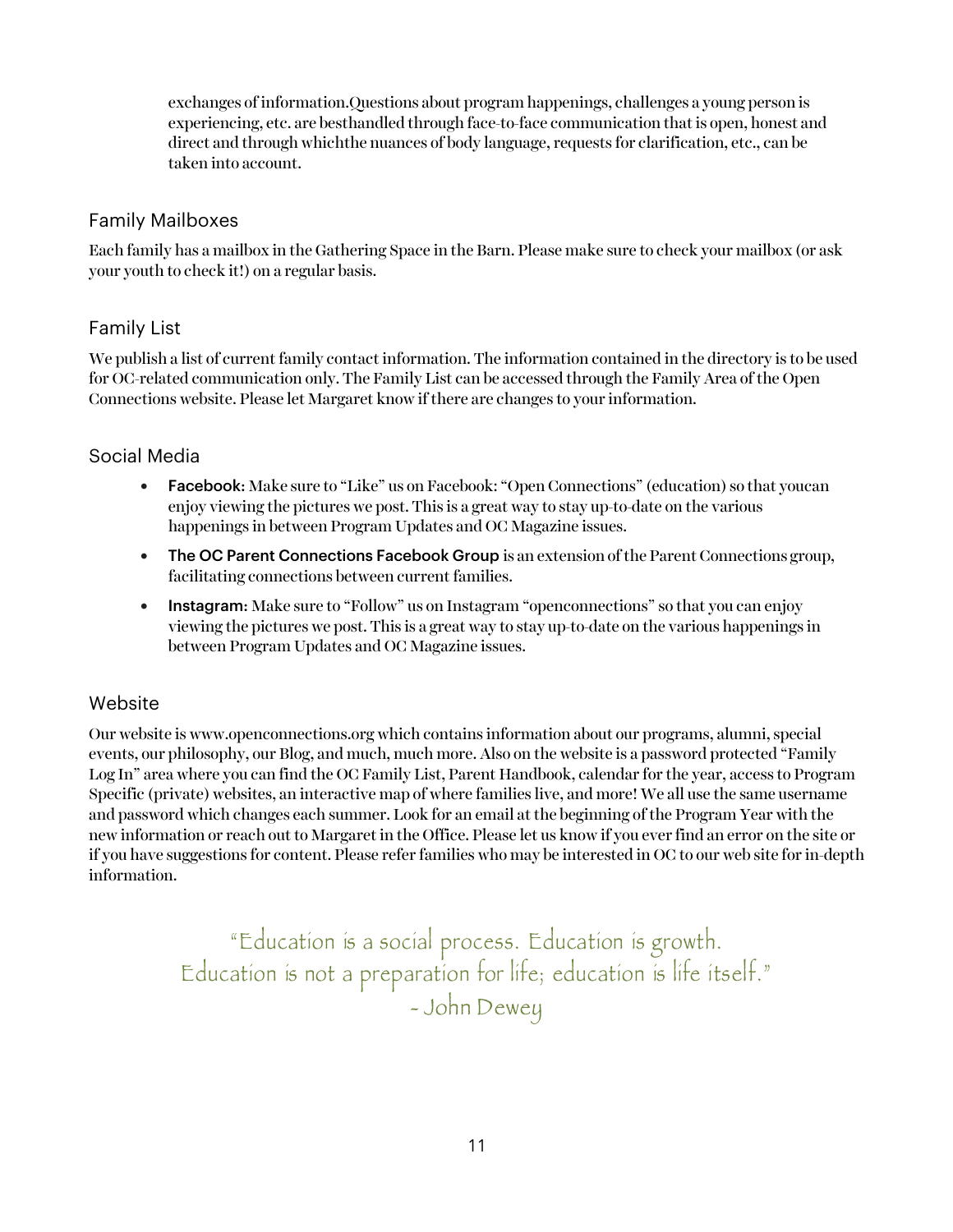# ENROLLMENT POLICIES

# Non-Discrimination Policy

OpenConnections (OC) admits participants regardless of race, color, creed, ethnicity, national origin, gender or sexual orientation, who possess the motivation, ability, and character which would enable them to succeed in our OC community. Furthermore, OC does not discriminate on the basis of race, color, creed, ethnicity, national origin, gender or sexual orientation in the administration of its programs.

# Enrollment Conditions

To enroll or re-enroll at OC, families must submit a signed enrollment contract along with a 10% first payment. The signed enrollment contract obligates the parents/guardians as follows:

- Agrees to comply with OC's general policies, including those on health, youth behavior, safety, andenrollment, as outlined in the Family Handbook, and as amended from time to time.
- Recognizes that enrollment is for a full year unless specifically stated. Because Open Connections makes commitments for expenditures based on the enrollment contract, the signing of this contract obligates you to pay the entire program fee. In the event of withdrawal or dismissal for any reason, the entire fee is due. The fact that OC allows program fees to be paid in installments does not create a fractional contract or in any way relieve the parent/guardian ofthe responsibilityfor the entire year's program fees.
- Understands that youth will not be allowed to continue to attend programs unless program fees are paid by stated deadlines (or until parents make other written arrangements acceptable to OC). Payments received after the due dates may be assessed a late charge at the periodic rate of one- and one-half percent (1.5%) per Month (18% Annual Percentage Rate). All accounts must be paid in full before re-enrollment can take place for the following year. If OC has to engage third partiesto collect unpaid program fees you will be responsible for all collection costs including attorneys' fees.
- Recognizes that a positive and constructive working relationship with Open Connections is essential to the fulfillment of the OC mission. Thus, OC reserves the right to dismiss and/or not re-enroll a youth if OC reasonably concludes that the actions of a parent (or guardian) make such a positive and constructive relationship impossible or otherwise seriously interferes OC's accomplishment of its educational purposes.
- Recognizes that Open Connections reserves the right to dismiss a youth at any time according to the best judgment and interests of OC.
- Understands that Open Connections' duties and obligations under the contract shall be suspendedimmediately without notice during all periods that OC is closed because of force majeure events including, but not limited to, fire, hurricane, governmental action, epidemic, pandemic or any otherevent beyond OC's control.If such an event occurs, OC's duties and obligations in this contract willbe postponed until such time as OC, in its sole discretion, may safely reopen. In the event that OC cannot reopen due to an event under this clause, OC is under no obligation to refund any portion of the program fees paid.
- Recognizes that the program fee first payment is non-refundable except if a family has applied for financial aid from OC and does not receive an award or the award given still does not make it possible for their youth to attend.In either of those cases, the first payment will be refunded.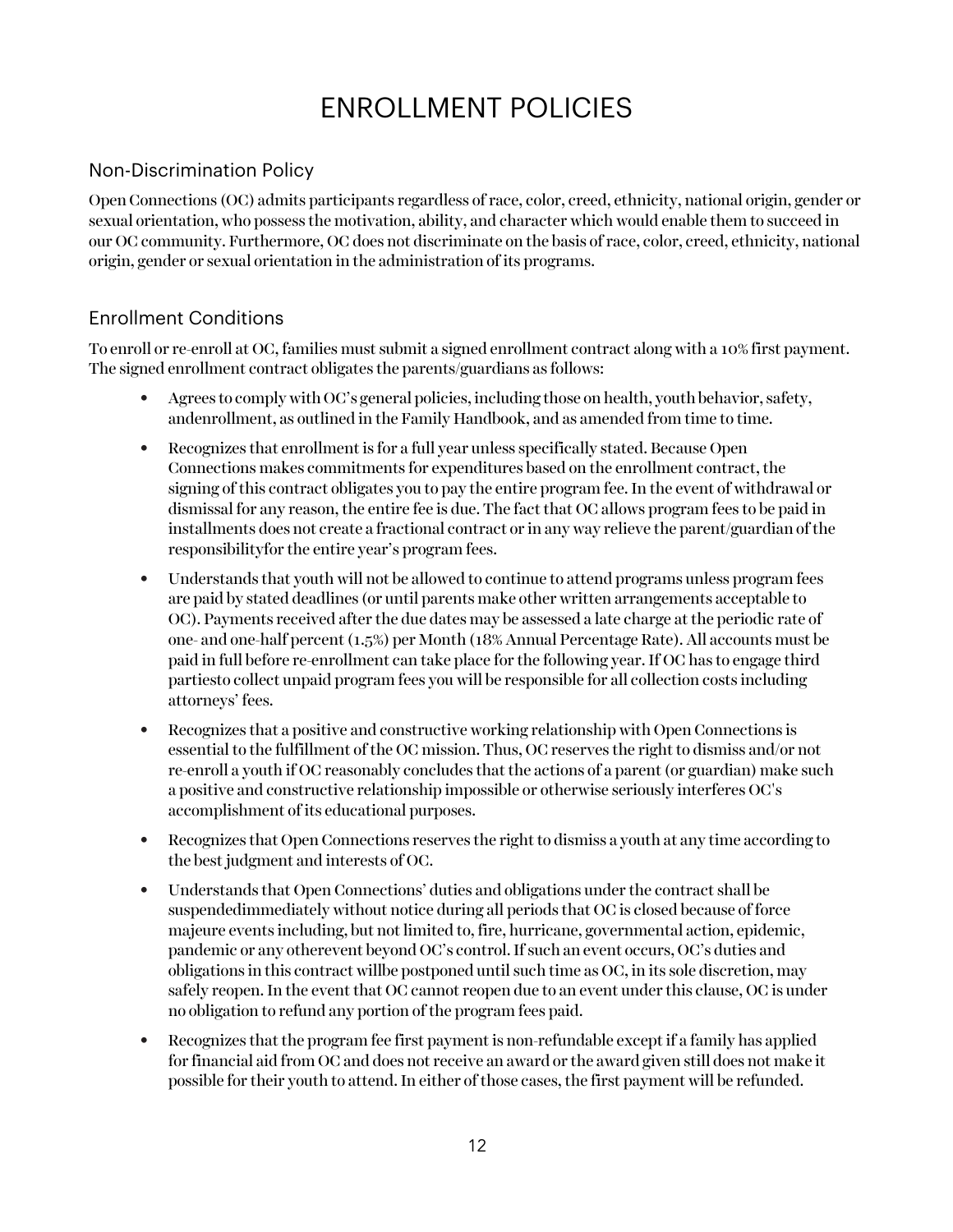# Changing Enrollment Mid-year

Once the program year has begun, families may want to add or switch programs in which programs their youth are enrolled. In order to provide youth and Facilitators with consistency and predictability, and to ensure that programs are adequately staffed, changes in enrollment may only be made in consultation with, and with the approval of the Director. Additions to programs will be made at the discretion of OC if there is adequate space and staffing and if parents agree to pay the additional program fees for the remainder of the year.

# Withdrawal Policy

Families who choose to withdraw their youth at any time during the course of the program year or after an Enrollment Contract and deposit have been received for a particular program year, are still subject to full payment of the program fees for that program year as set forth in the Enrollment Contract.

# Financial Aid

Open Connections wishes to cultivate and nurture a rich and inclusive community with families from varying economic, ethnic, racial, and social backgrounds. An inclusive community can allow for more varied interactions between youth and can open up hearts, minds, and eyes to alternative thoughts, beliefs, and ways of living. These broad and varied exposures can aid in creating a life of purpose and fulfillment. Our financial aid program is one tool that helps us achieve our goal of a diverse community by providing tuition assistance to families who may not otherwise be able to afford OC.

Open Connections awards grants based upon a demonstrated financial need and uses the online service FAST to process applications. FAST does not decide whether financial assistance will be given or how much to give; instead, it provides a need-based financial aid analysis which includes a recommendation of what a family should reasonably contribute toward the program fee. Open Connections recognizes that each family's situation is unique and must be considered from both an objective and subjective viewpoint in reaching a decision as to any amount awarded, and therefore the FAST analysis is only a part of the decision-making process.

Enrollment deposits will be refunded to families who choose not to accept their financial aid amount and therefore choose not to join the OC community. If you are interested in exploring financial assistance options, please contact Rick Sleutaris.

# Force Majeure Event

Should events beyond the control of OC occur, OC has the discretion to close OC and/or modify its operations, programs, schedules, length of OC day, length of OC year, and/or means of delivery methods of programming. The family's contractual financial obligations for tuition and fees remain in full force and effect. Should OC close, OC's duties and obligations shall be suspended immediately without notice until such time as OC, in its sole and reasonable discretion, may safely reopen. If OC cannot reopen due to a force majeure event, OC is under no obligation to refund any portion of programming fees paid.

> "Learning is not the product of teaching. Learning is the product of the activity of the learner."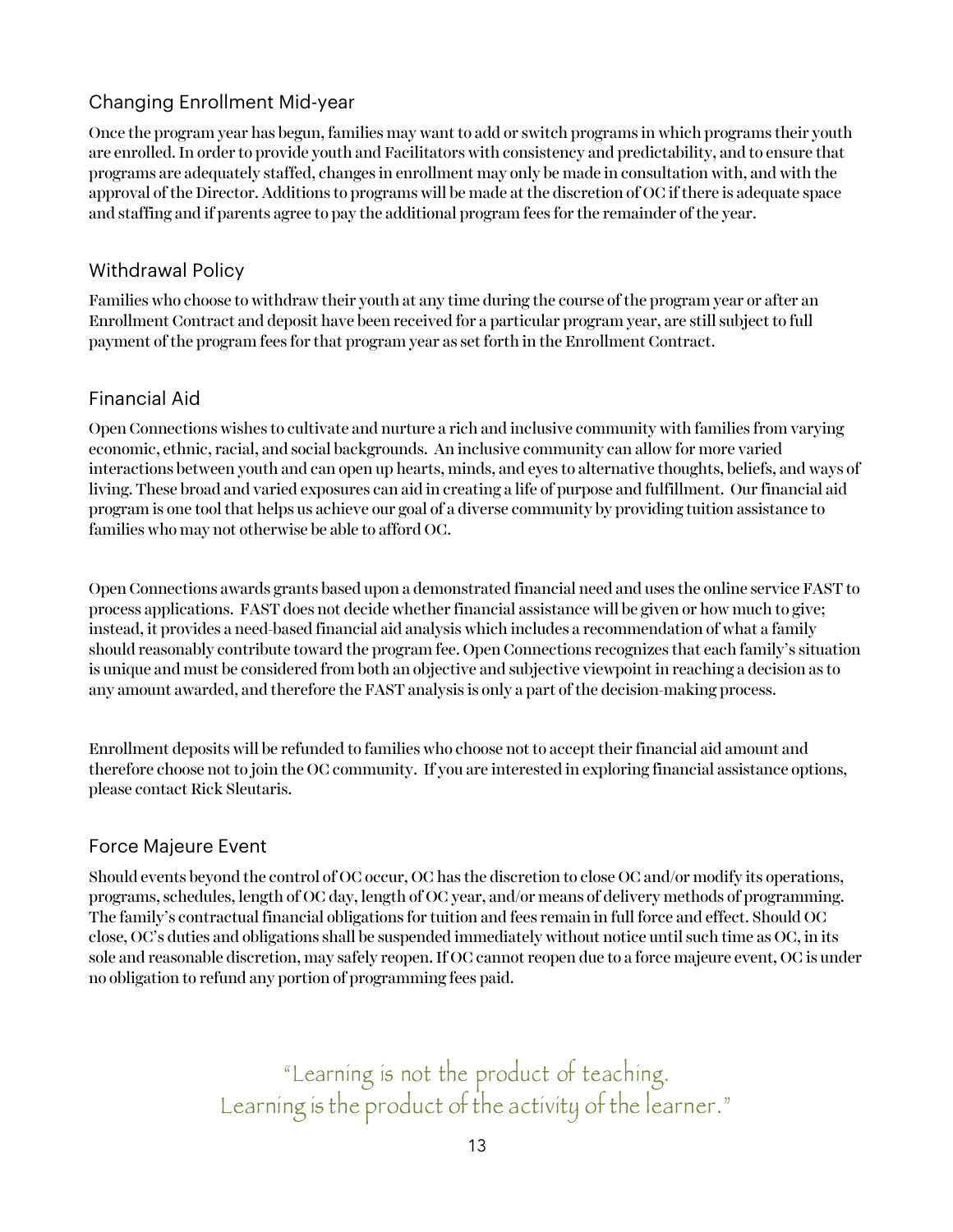- John Holt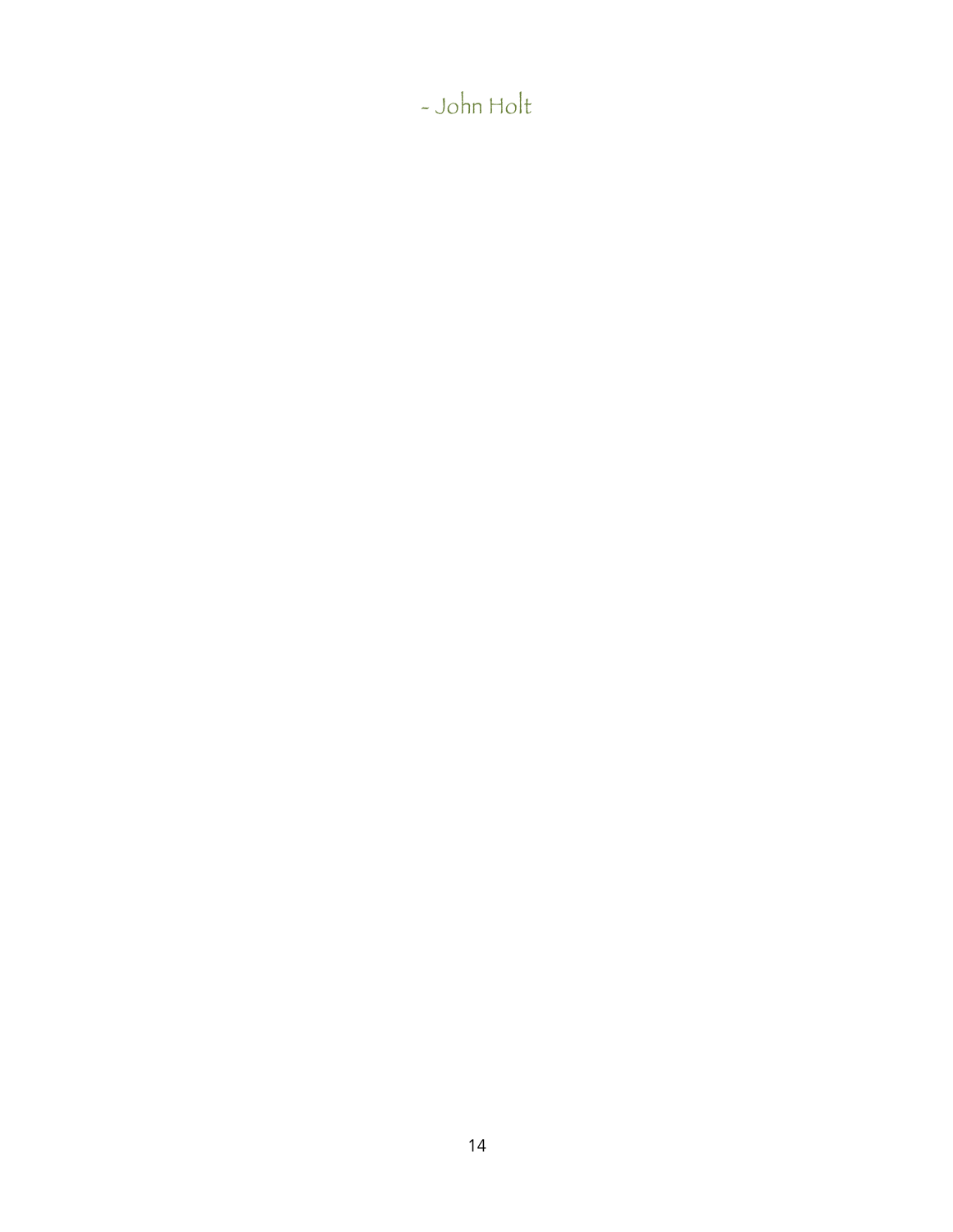# HEALTH AND SAFETY INFORMATION

# Alcohol, Nicotine, and other Drugs

Open Connections is a smoke, drug, and alcohol-free\* environment for people of all ages. We expect that all adults will help to reinforce this standard. We also expect that those who use these substances will refrain from bringing them to OC or to any OC-sponsored event. More specifically, smoking, vaping and tobacco use are prohibited in all OC facilities and on OC property. This ban includes all vehicles, including private vehicles, being used to transport OC youth to or from OC activities and field trips.

\*Alcohol may occasionally be permitted at OC-sanctioned, adult-only events.

#### Allergies/Health Issues

If your youth has any allergies (food, medication, environmental, etc.), please make sure it is listed on your registration form and be sure to provide us with an epi-pen (when applicable). Similarly, if they have any physical limitations or health problems, please alert us as well.

### Child Abuse Mandated Reporting

OC Facilitators and other personnel are mandatory reporters under the Pennsylvania child abuse reporting laws. Please understand that we must take our obligations seriously and if we assess that a situation requires it, we will make a report to child abuse authorities of situations that we reasonably suspect constitute abuse, neglect, or abandonment. Depending on the circumstances, we may not be able to communicate with parents about the report until authorized by child abuse authorities to do so. We ask for your understanding as we do our best to protect the youth under our care.

### **Confidentiality**

All OC staff sign confidentiality agreements, so please know that OC values your family's privacy. In a similar light, we ask that you respect the privacy of OC youth, their families, and staff by not gossiping and sharing unnecessary personal information with others.

### Emergencies

On your registration form, you listed the names of both your family doctor and a friend or relative for us to contact in an emergency if we can't reach you. If emergency medical care is required for an individual at OC, we use Riddle Memorial Hospital, which is located on Route 1 at the intersection of Route 352. If such an incident occurs off-campus (i.e. a field trip) we will use the closest suitable emergency care facility.

# Food/Food Allergies/Food Sharing

#### *Healthy Food Choices:*

We don't want the staff to be the Food Police; however, we would like to encourage the consumption of healthy, nutritious food at OC. We have some requests (and suggestions) for parents as you prepare your youngsters' lunches and snacks.

• Nutritious breakfasts (vs. high sugar or no breakfast at all) really do work to help young people getmore out of their day. Young people who travel a long distance to get to OC and those who rise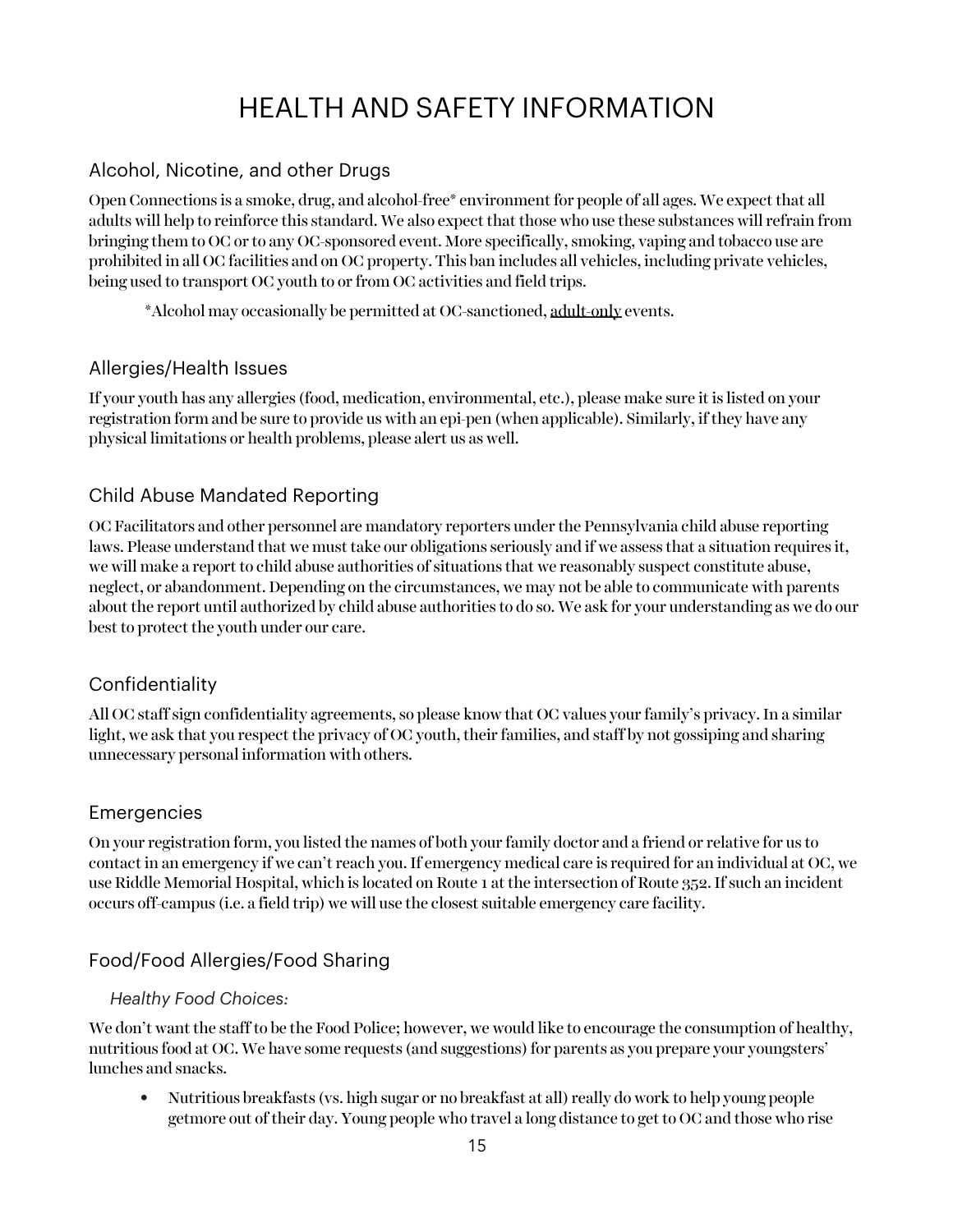early or don't have a good breakfast, are mostlikely to start asking to eat as early as 9:30am or 10:00am. Please provide a morning snack as necessary.

- Sodas, candy and other sweets included with lunches are almost invariably consumed first; in suchinstances, the more nutritious components usually end up in the trash. We ask that you save any such "treats" for the ride home.
- The lunches that are most likely to be consumed are the ones in which the consumer has played a major role in the preparation. If young people help to make (or simply shop for) their own lunches,they seem much more likely to eat them.

Please pack a water bottle for your youth so he/she can stay hydrated throughout the day.

#### *Food Allergies*

We have designated eating areas and encourage all community members to practice good allergy awareness by washing hands and tables well when finished eating. Food Allergies span ALL food groups!

#### *Food Sharing*

We ask that youth enjoy their own snack and lunch, and not share or swap food with others. This ensures safety for all, as many youth have food allergies. Thank you for your understanding.

# Harassment/Bullying

OCis dedicated to fostering an environment that promotes kindness, acceptance, and embraces differences among individuals. Therefore, OC will not tolerate any type of harassment, bullying, racism or bias based on race, color, national origin, ethnicity, gender or sexual orientation. It is the responsibility of all members of the community to ensure that their words, actions, and interactions with others always reflect the intent to promote respect and trust. Attempts to justify behavior as a "prank" or "joke" do not change its harassing or bullying nature if the object of the joke or prank is not a willing participant. Whatever the basis for the harassment or bullying, it is prohibited.

We expect that anyone, whether youth, staff, family member, or visitor who witnesses, or has knowledge of an incident of bullying or harassment, will report the incident to OC Assistant Director, Sarah Becker. Please do not assume that OC is aware of the improper conduct. You will not be penalized in any way for making a good faith report of improper conduct. If you believe that you have been retaliated against for making a report under this policy in good faith, please reach out to the OC Board of Directors.

### Illness/Injury/Communicable Diseases

We rely on our parents as the first step in preventing infections at OC. We count on you to use good judgment in protecting our OC community.

#### *Illness/Injury (non-emergency) during the Program Day:*

If your youth becomes ill during an OC program, we will contact you. If we are unable to reach you, we will contact your youth's emergency contact. Please pick your youth up from the Office. We will do our best to keep your youth comfortable while waiting.

Your youth's physical safety is top priority. If your youth gets injured while at OC (and it is a non-emergency), we will care for his/her emotional and physical well-being until pick-up time. The Lead Facilitator of your youth's program will touch base with you. All facial and head injuries are reported immediately to parents.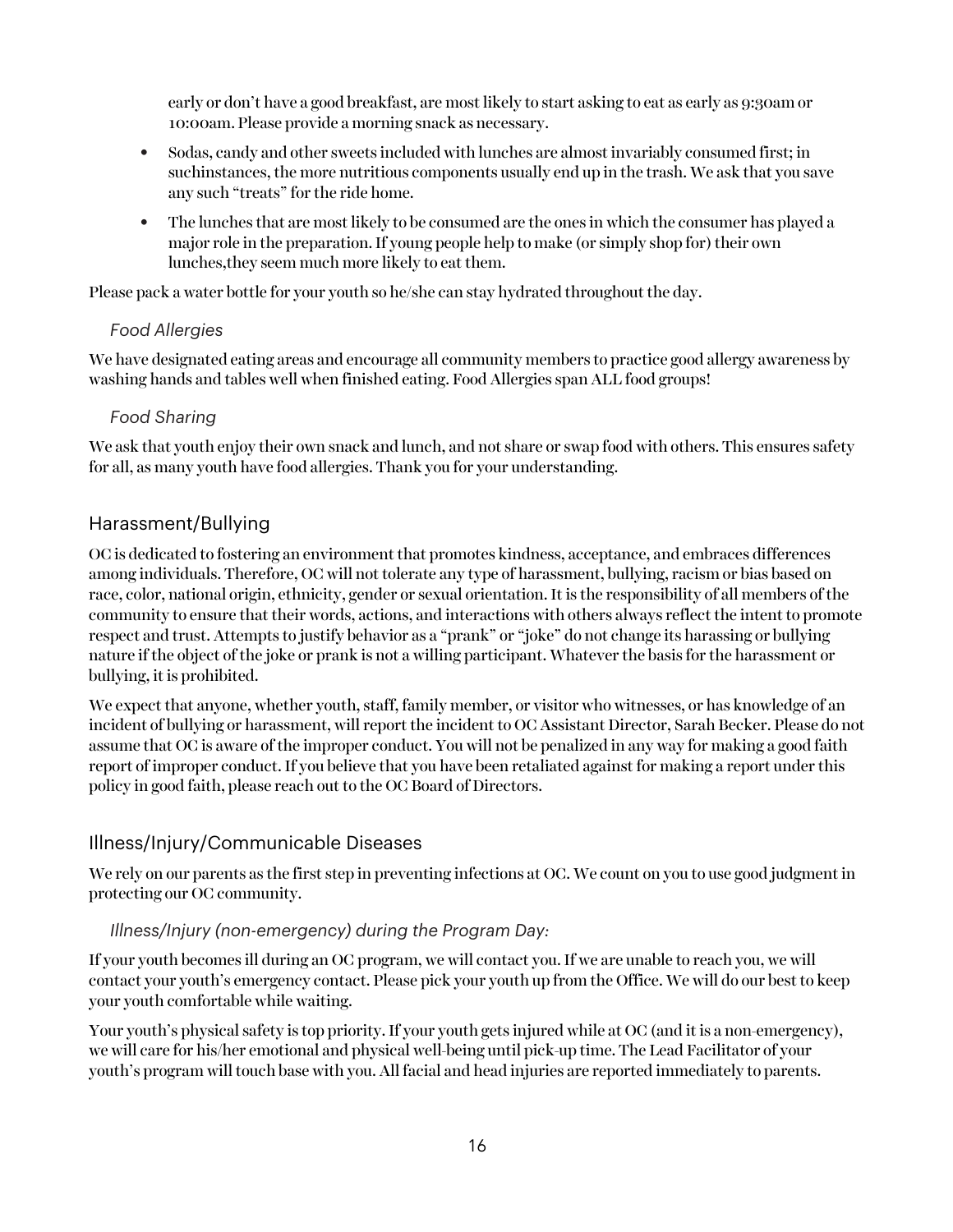#### *Policies for not attending on-campus programs at OC due to illness:*

Youth who are ill should not come to OC. Please keep sick and/or contagious youths including possibly contagious siblings, home for the benefit of all. Youths must be asymptomatic without the aid of medications before returning to OC. In other words, youth must have no fever, vomiting, etc. for 24 hours prior to their return to OC.

#### *Communicable Diseases:*

For the health and safety of OC community, we ask parents to let the Office know if their youth has a confirmed communicable disease that poses a risk to others in OC community. Public health guidance will guide OC's communications. It may be necessary to alert others in the community who may have had exposure. OC will disclose sensitive medical information of youth no further than is necessary to ensure the health and safety of our community members in a manner consistent with applicable law. OC will comply with all federal and state laws in regard to confidentiality and privacy requirements.

The following criteria, in addition to staff discretion, are used by OC to determine when a young person will be sent home or not allowed to return to OC due to illness.

- COVID-19: Youth with positive or suspected positive cases of COVID-19 will need to follow current guidelines regarding quarantining and isolation.
- Fever: Youth should stay home if they have a temperature of 100 degrees or higher. They may return to programs when the temperature has been normal for  $24$  hours without the use of feverreducing medication.
- Vomiting and/or diarrhea: Youth should stay home ifthey are vomiting or have severe diarrhea. They may return to programs when the symptoms have been absent for 24 hours.
- Pediculosis (head lice): Youth with head lice or nits (lice eggs) in their hair should stay home untilthey have been treated and the nits have been removed.
- Streptococcal Infection (strep throat, scarlet fever, impetigo): Youth should stay home until 48 hours of appropriate antibiotic has been given and the temperature has been normal for 24 hours without the use of fever-reducing medication.
- Chicken pox: Youth should stay home for at least 1 week after the onset/appearance of the first eruption. Youth may return to campus after all vesicles have formed scabs and their temperature has been normal for 24 hours. Furthermore, youth who have been exposed and are not immune must stay home days 8-21 after exposure.

# Medication

### *Prescription medications:*

OC Facilitators will not give youth any prescription medication while at OC unless there is an order from a physician and written permission from the parent. Prescription medications may only be dispensed from the original container with the youth's name and the doctor's instructions clearly printed on the label.

If a Youth has a medical necessity to carry medication, the parent should contact the Director.

#### *Asthma inhalers and EpiPen's:*

We strongly recommend that an extra asthma inhaler/EpiPen be kept in the youth's programspace, clearly labeled and with a clearly stated action plan for indications of when it might beneeded.

Youth may be permitted to carry an EpiPen or asthma inhaler with written permission from a parent stating it is medically necessary. The permission form must be renewed on an annual basis.